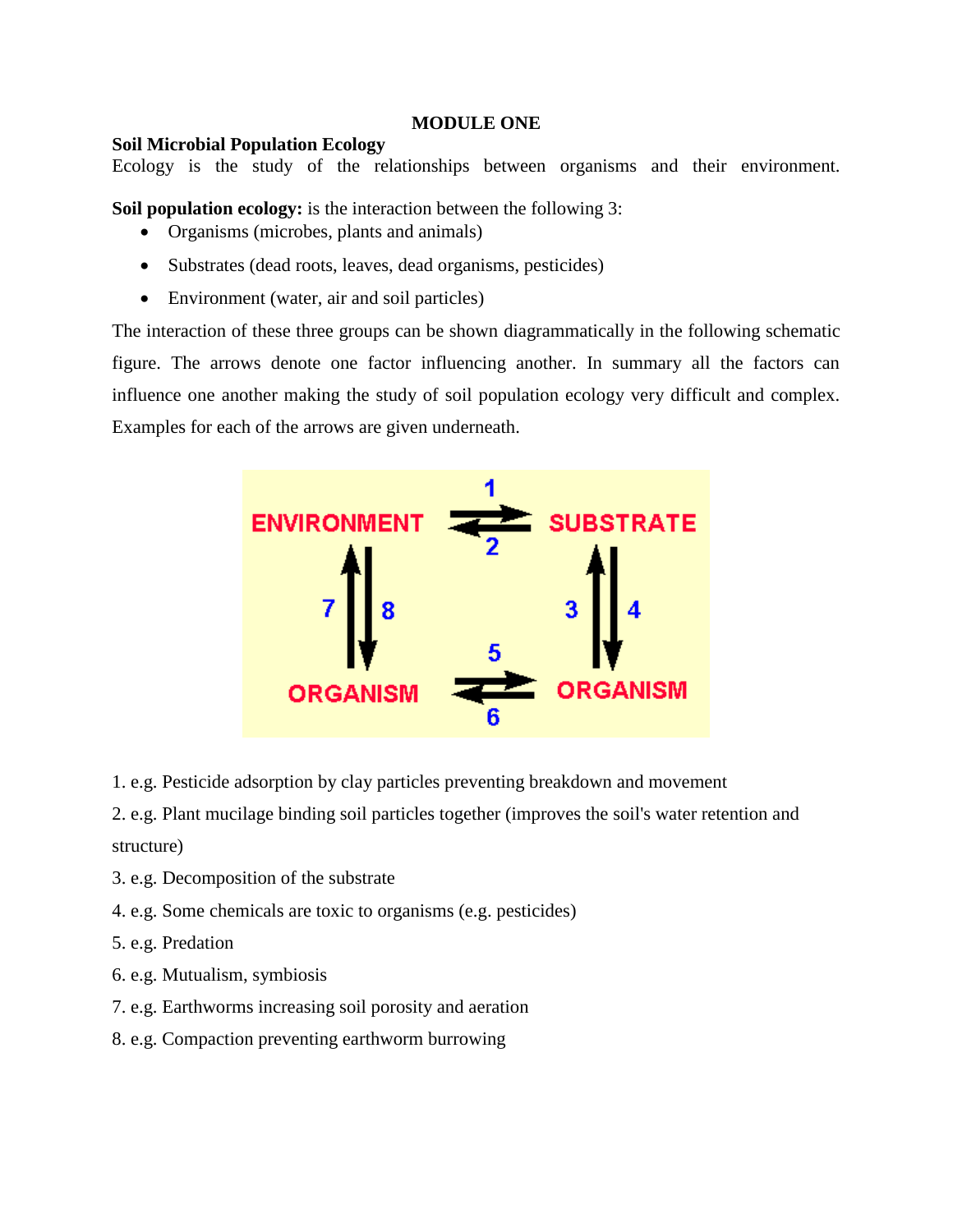# **Why is microbial population ecology important?**

Basically because few soil processes are carried out by a single organism alone. Most are carried out by a group of microbes living together within a dynamic community. Examples of soil processes involving more than one organism are:

- Inorganic nutrient cycling (N, P, S)
- Substrate decomposition (plant litter)

# **The 4 Phases of Microbial Population Growth**



# **1. Lag phase**

This is the time needed to switch on the necessary cell machinery to (a). transport the substrate into the cell, and (b), process the substrate once inside. It normally requires the *de novo* synthesis of new enzymes and therefore requires gene transcription and translation which will take at least a few hours.

# **2. Exponential phase**

The necessary machinery for substrate use are now in place (the enzymes required to transport the substrate into the cell and the enzymes required to turn this into energy or new cell material). The substrate is in plentiful supply. Growth is very rapid and goes in the following exponential pattern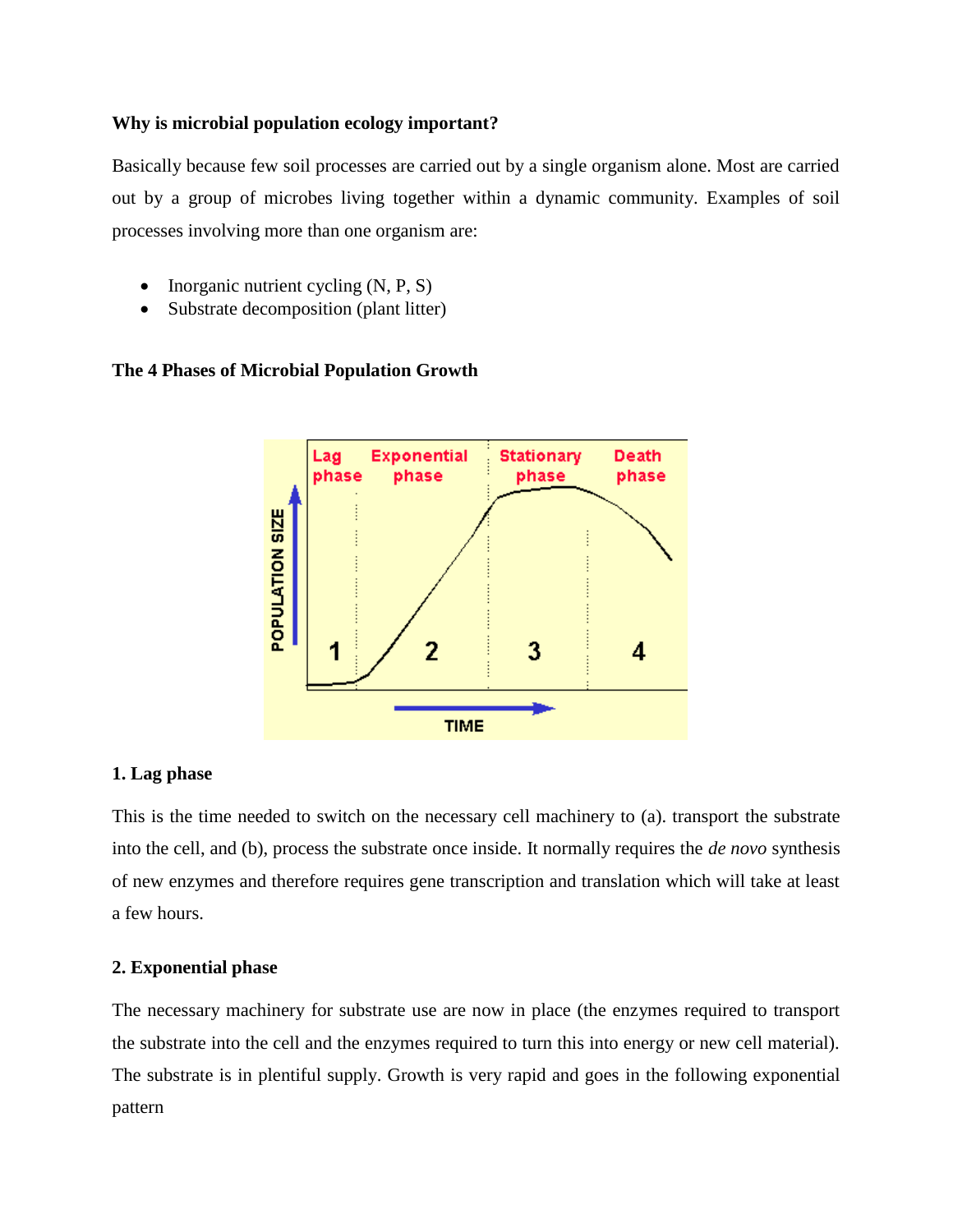1 cell…. 2 cells...4 cells….8 cells….16 cells….32 cells

## **3. Stationary phase**

At this point either the substrate or another nutrient (e.g. P or N) has become limiting so that growth is now slowing rapidly as it becomes harder and harder to obtain the limiting factor.

## **4. Death phase**

The cell starts to run out of energy so they start to die.

# **Example calculation (to put things in perspective)**

If a single bacterium kept dividing exponentially every hour this is how many microbes (clones) you would have after 4 days:

|    | Time (hours) Bacteria Population Size  |
|----|----------------------------------------|
|    |                                        |
| 24 | 16 million                             |
| 48 | 280,000,000 million                    |
| 72 | 4,700,000,000,000,000 million          |
| 96 | 79,000,000,000,000,000,000,000 million |

If a bacterium dimensions are 2 $\mu$ m by 0.5 $\mu$ m then its volume is 3.14 x 10<sup>-12</sup> m<sup>3</sup>, so after 96 h you have 2.48 x  $10^{17}$  m<sup>3</sup> of bugs. This is equal to 2.48 x  $10^{11}$  cubic kilometers i.e. nearly a million times a million  $km<sup>3</sup>$ . Therefore as microbes have not taken over the earth and sunk us into a black hole, it is because the amount of substrate in soil must be limiting

# **Succession and Competition**

## **Succession**

Below is a graph showing succession of three groups of organisms. Substrate has been added as time  $= 0$  and bacteria have responded by growing (in 4 phases as described above). As protozoa are triggered into action by bacteria, they don't start growing until the bacteria are in exponential phase. They then go through four phase growth. This is followed similarly by protozoan predators mites. Note that all go through 4 phases of growth and that the population numbers are lower at each stage. Secondly note that the curves start and finish at different times. i.e. the time of death is not the same for bacteria and mites. The 3 curves represent from left to right, bacteria,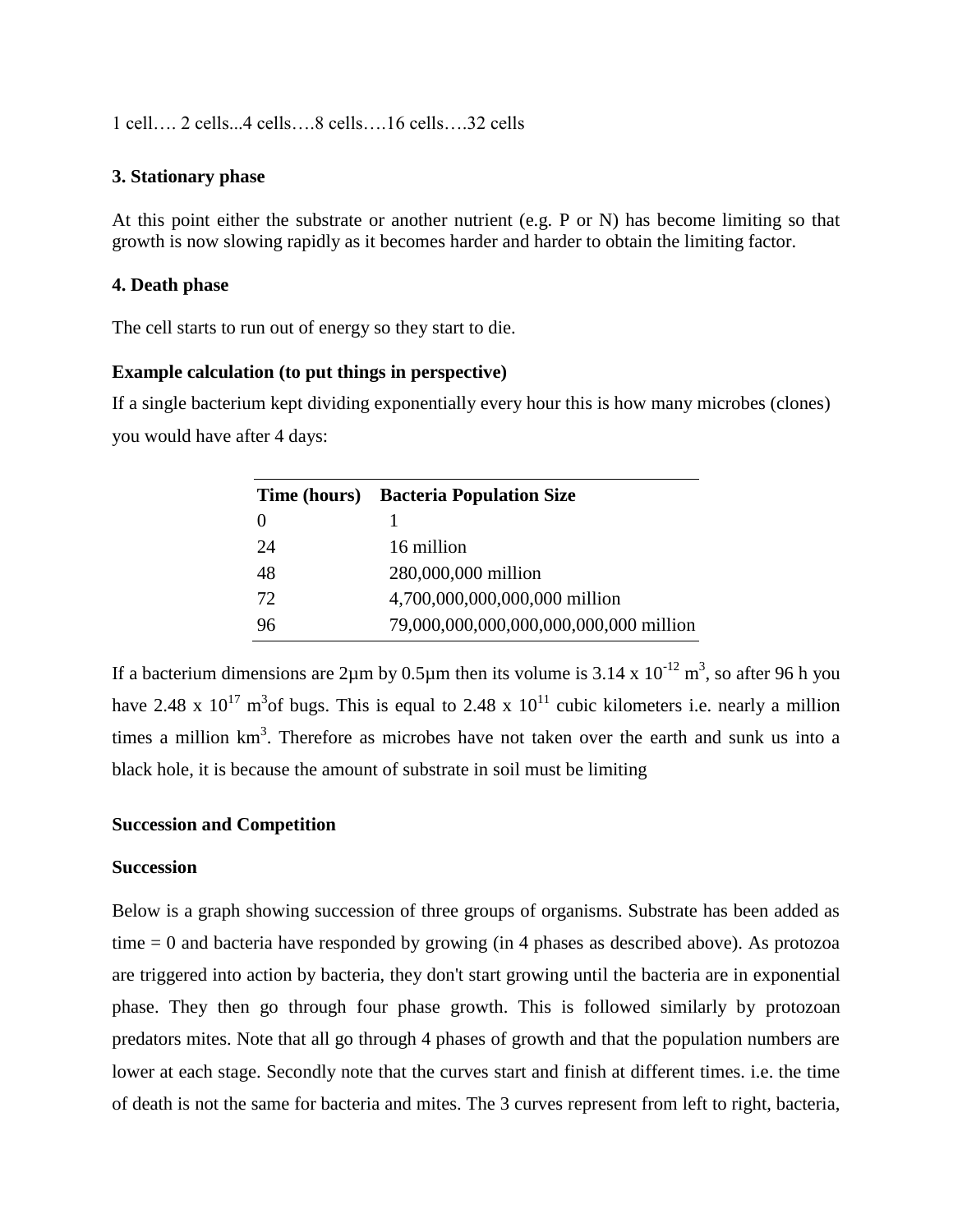

# **Competition**

Here we have on the surface similarly looking graphs for two fungal species. However, it is subtly different and is characteristic of competition. *Fusarium* is the top curve and *Pisolithus* the botton curve. Here the substrate has been added at time =0 and *Fusarium* has reacted first*. Pisolithus*, however, can also use this substrate but it takes longer to turn on the necessary apparatus for transport (maybe it has only a few membrane receptors for this substrate). The important point to note, however, is that they both go into stationary phase and death phase at the same time. This indicates that they are both using the substrate and that *Pisolithus* is not using *Fusarium* as a substrate. Basically *Fusarium* has out-competed (higher population) *Pisolithus* for the substrate.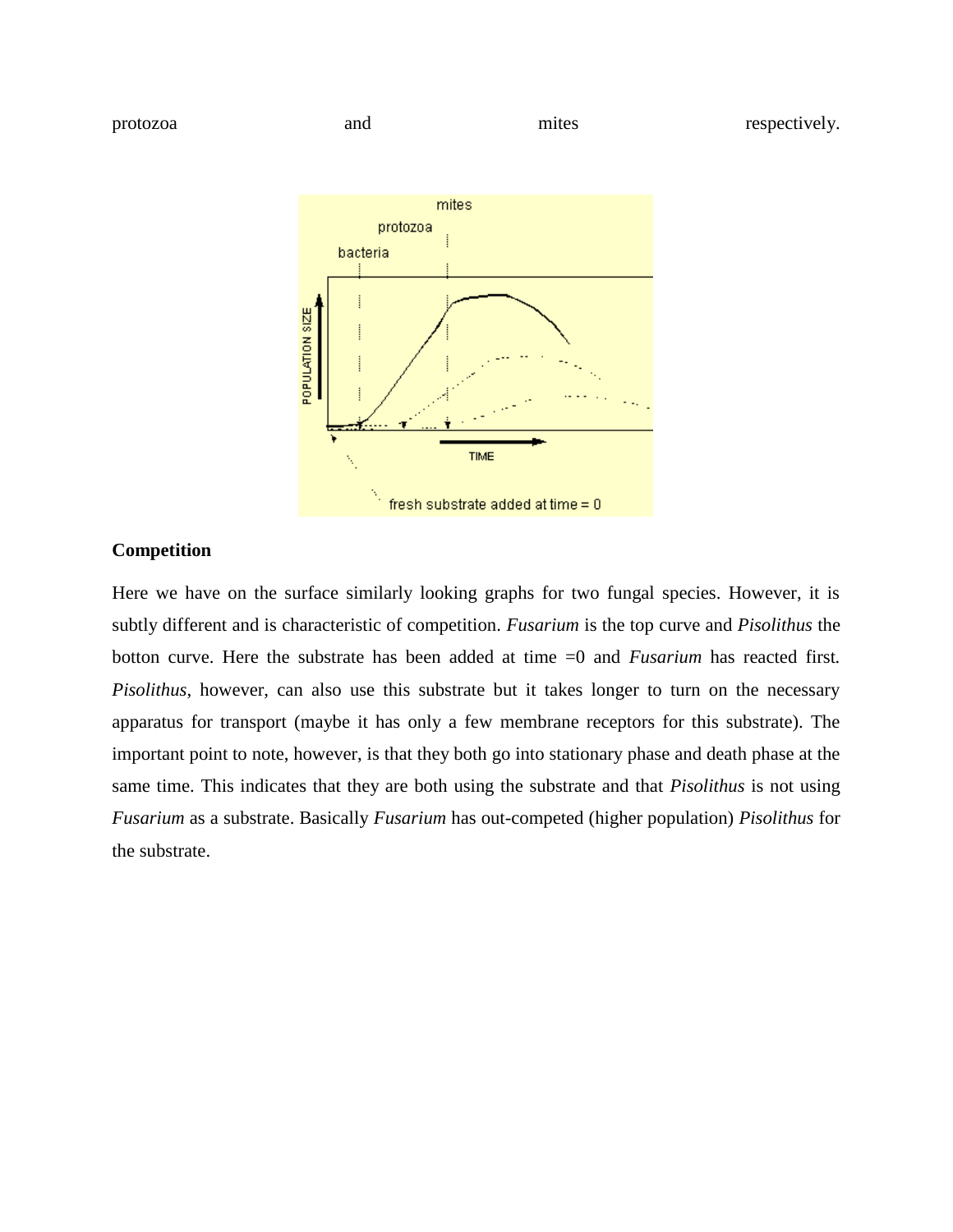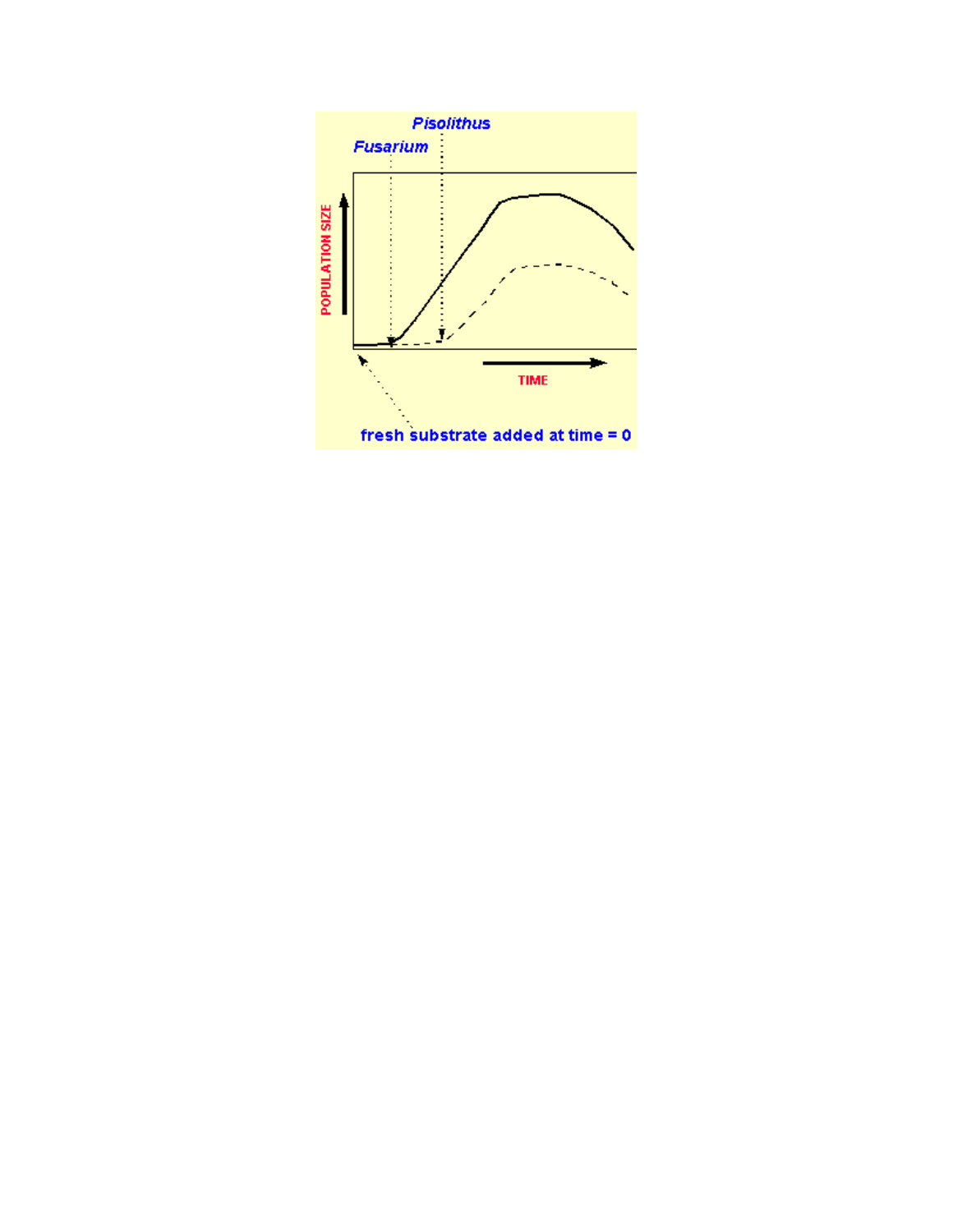# **MODULE TWO**

# **Soil microbiological terms to describe fast and slow growers in soil**

# **Zymogenous organisms**

- Organisms which grow extremely rapidly when a new substrate arrives
- They are 'boom' and 'bust' (i.e. big fluctuations in pop'n numbers)
- They are not long lived
- They spend most of their time in hibernation (waiting for substrate)
- They are more adapted to taking up substrate at high concentrations
- They are uncommon in soil (as soil is normally substrate limiting)
- They are analogous to 'r strategists'

# **Autochthonus organisms**

- Organisms which grow slowly when new substrate is added
- Their populations tend to be more stable
- They are longer lived
- They are more adapted to taking up substrate at low concentrations
- They are common in soil
- They are analogous to 'K strategists'

Below is a graph of the population numbers versus time for each group

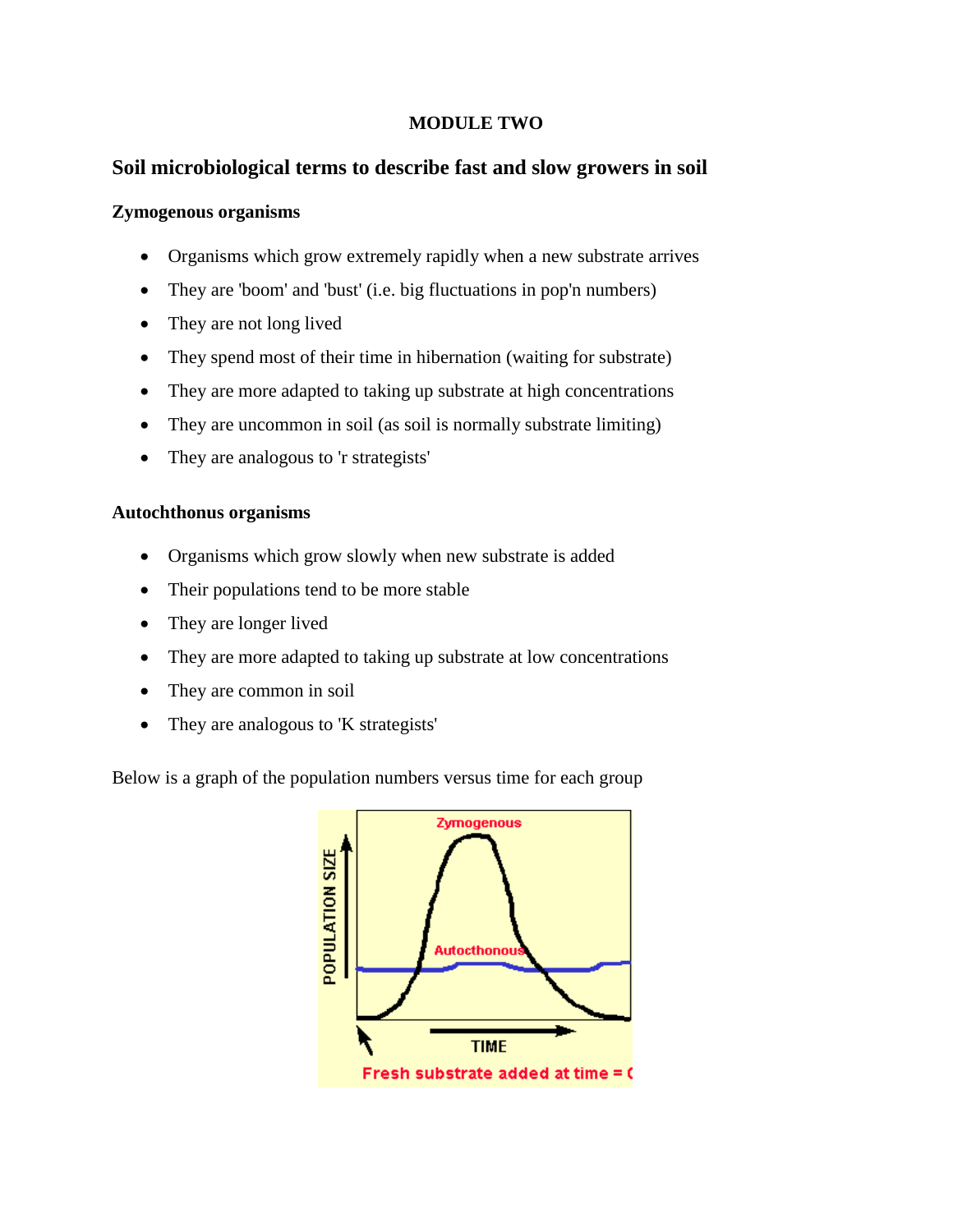# **Substrates, microbes and the environment**

Inputs of substrate to the soil

Example: Mixed Temperate Forest Ecosystem

- Leaves and needles constitute 25-60 % of the net primary production
- Roots constitute 40-75 % of net primary production
- Over 60 % of most fine tree roots die each year

|                                             |      | <b>Tropics Temperate</b> |
|---------------------------------------------|------|--------------------------|
| Net Primary production $(g/m^2)$            | 2200 | 1200                     |
| Soil Organic Carbon $(g/m^2)$               | 1900 | 7000                     |
| Total Microbial Carbon $(g/m^2)$            | 80   | 90                       |
| Active Microbial Biomass Carbon $(g/m^2)$ 8 |      |                          |

# **Substrate Quality**

- Most substrates are 90 % water (10 % dry matter)
- Substrate quality determines how fast it's broken down
- Generally the more nutrients the substrate contains the faster it is broken down
- Microbes need not just C but other nutrients as well

Here is a table of the typical macronutrient content (% of dry weight) of two groups of organisms and two substrates.

| <b>Macronutrient Bacterial cells Fungal cells Green Shoots Cereal Straw</b> |      |     |     |       |
|-----------------------------------------------------------------------------|------|-----|-----|-------|
|                                                                             | 50   |     |     |       |
|                                                                             | 6.25 | 2.5 |     | (0.4) |
|                                                                             |      | 0.6 | 0.2 | 0.1   |
|                                                                             |      | 0.4 | 0.2 | 0.1   |
| C:N Ratio                                                                   |      | Iб  | 40  | 100   |

Oxygen and Hydrogen makes up most of the rest.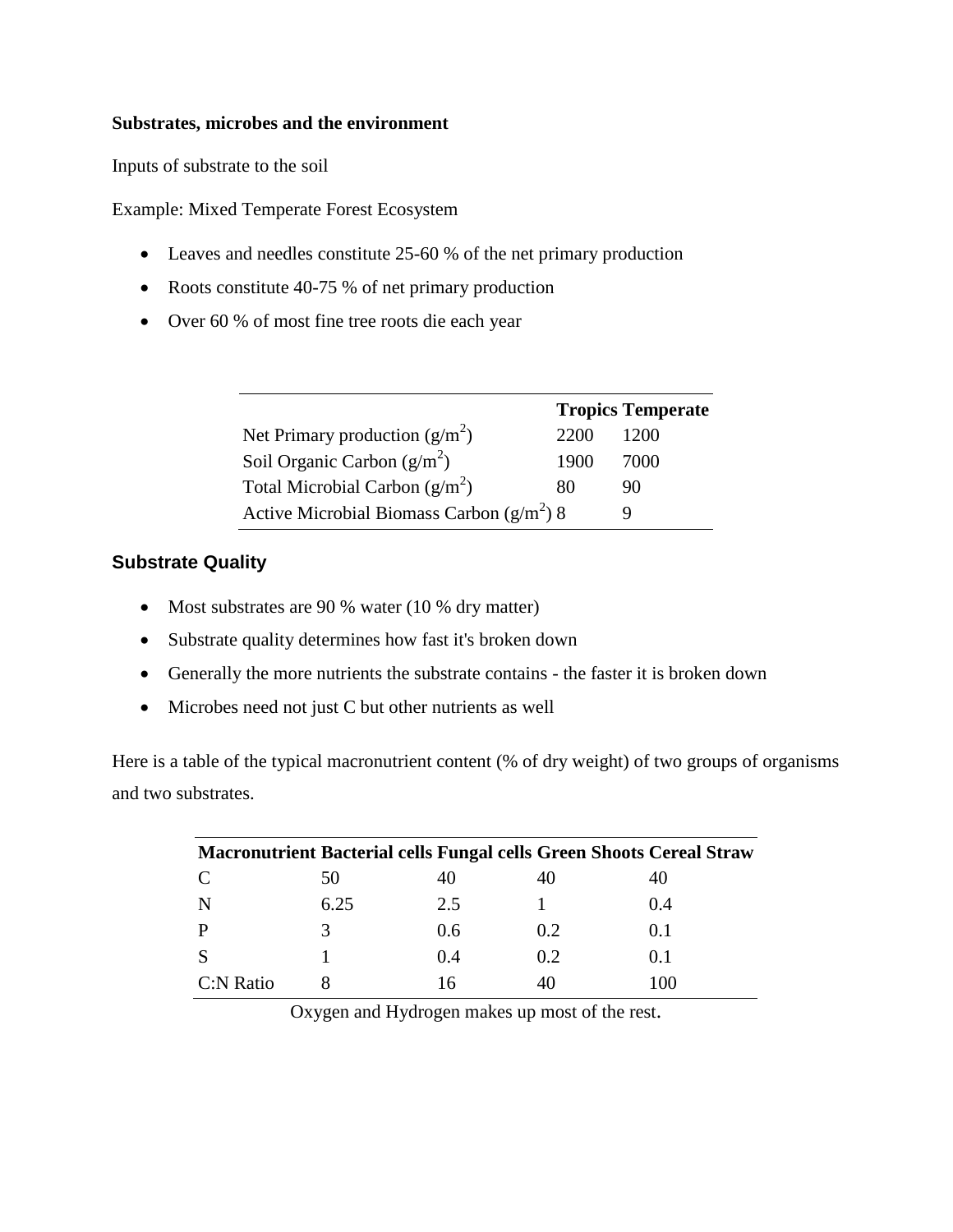- One important point is the carbon to nitrogen ration (C:N ratio). These are the two nutrients most needed by microbial cells for growth as they are used to make proteins, cell walls etc. From the C: N ratio we can guess at which organisms might decompose it
- Note the C:N ration of fungi (16) is much greater than that for bacteria (8), and that both are lower than that of crop residues (40-100).

# **C:N of microbe > C:N substrate = Excretion on N into soil C:N of microbe < C:N substrate = Uptake of N from soil**

# **N- rich residues (e.g. dead animal cells C:N =10)**

- Bacteria will rapidly degrade these as they have a low C:N ratio (the C:N ratio of the substrate is still greater than that of the microbe so the bacteria may still need to take up a small amount of external N from the soil)
- Fungi will also rapidly degrade these. As the C:N ratio of fungi is greater than the residue they will excrete the excess N into the soil.

# **N- poor residues (e.g. cereal straw C:N = 100)**

- Bacteria will be poor at degrading this as they will be N starved
- Fungi will be OK (they will still need to take up some external N from the soil)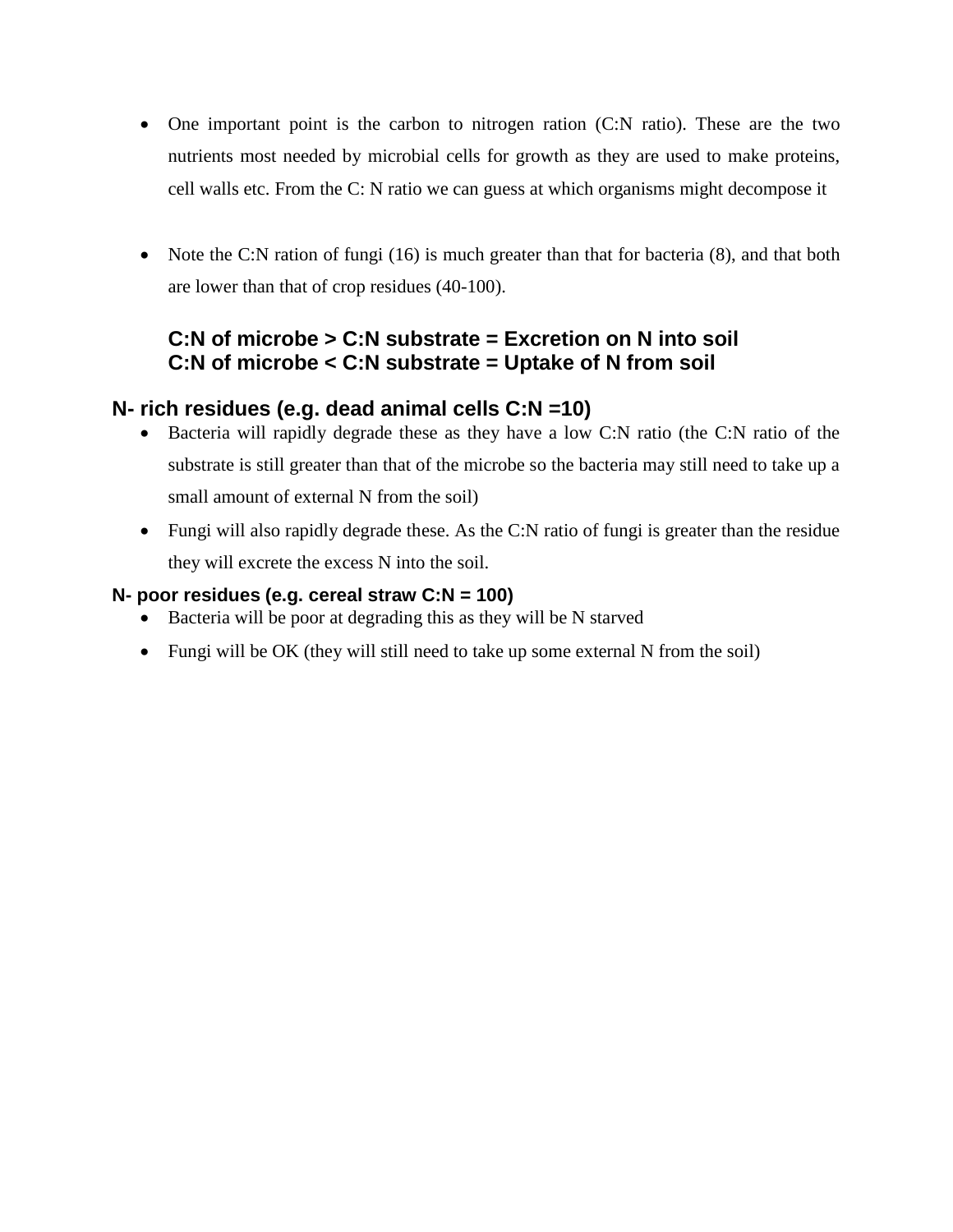## **MODULE THREE**

#### **Introduction to soil microbial ecology and interactions in the rhizosphere**

Microorganisms play an essential role in maintaining soil fertility: cycling nutrients, influencing their availability; improving soil structure; supporting healthy plant growth; degrading organic pollutants. Some soil bacteria and fungi cause plant diseases; others are antagonistic to plant pathogens and invertebrate pests. The rhizosphere provides a region of increased microbial activity in which certain groups of bacteria and fungi are more likely to proliferate than in the bulk soil.

Some rhizosphere microorganisms originate from the seed but the majority is derived from the soil, in which a plant is growing, and they will be returned to the soil, thus bulk soil and rhizosphere reciprocate impact on microbial communities. This is especially important in the case of plant pathogenic microorganisms and microbial antagonists to pests and pathogens.

Any one group of microbes is unlikely to perform with maximum efficiency under all circumstances so genetically diverse populations are needed to provide continuation of important soil processes. Since the relationship between the size, diversity and activity of microbial populations and soil 'quality' is unclear, also how these properties fluctuate throughout the seasons, with crop rotations, and the scale (temporal, spatial) on which they vary, it is difficult to predict effects of changes in agricultural practice, land use, climate, introduction of novel plants, microbial inoculants and pollution on soil quality.

Baseline studies are needed to demonstrate the significance of any observed changes in response to unusual stress. Some functions undertaken by specific groups of bacteria can be measured in situ and may indicate the size of the active population, but cannot describe its diversity or indicate if there is a related, inactive population. Advances in molecular techniques mean that more detailed examination of individual groups and of the total microbial population is possible, whether or not they can be isolated from the soil and be grown in laboratory culture. Because the genetic material defines organism identity, profiles based on DNA are the most reliable method of identification, including difficult-to-culture microbes.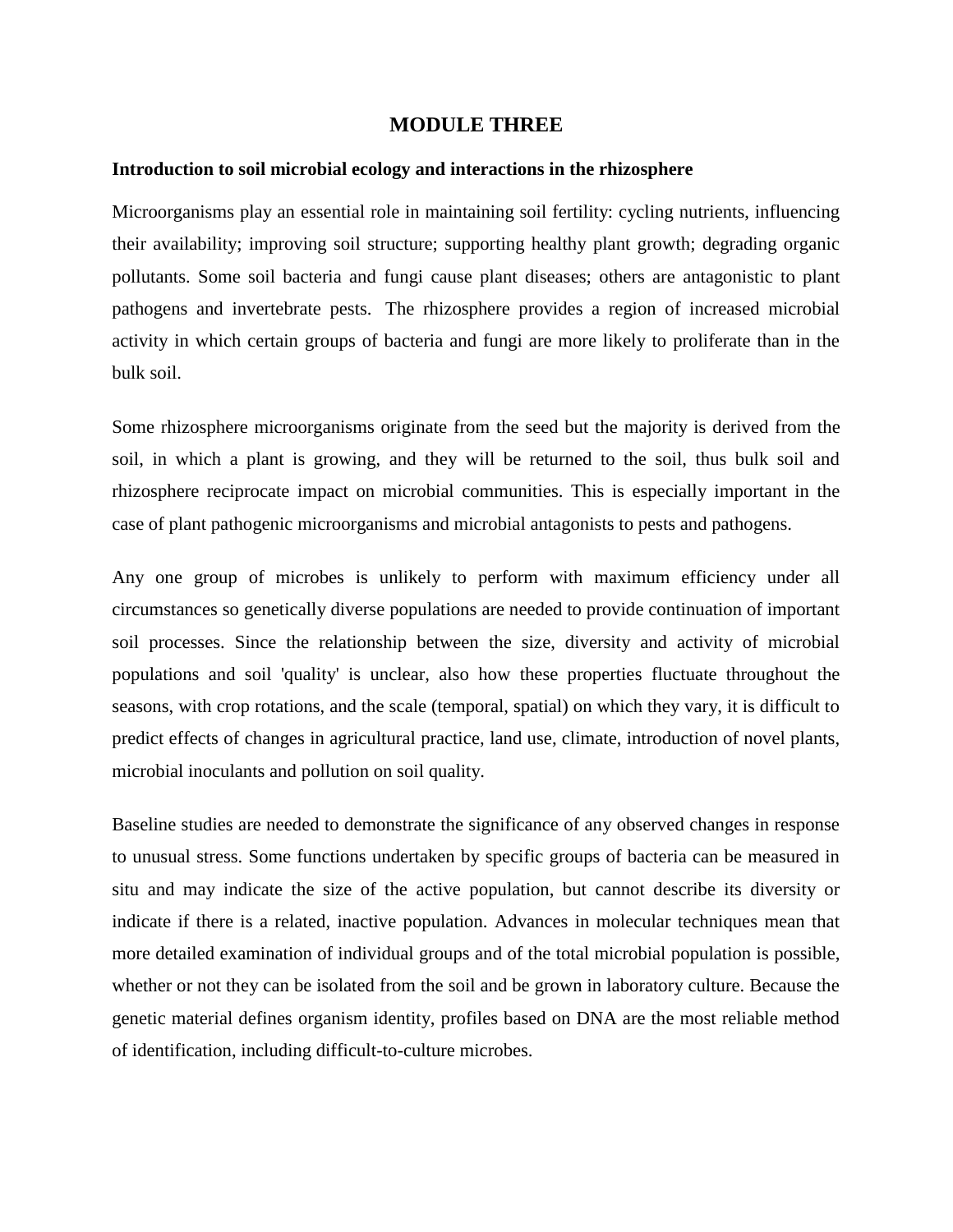The available DNA sequence information on environmental bacteria is increasing exponentially, enabling design of many group- and species-specific primers. PCR techniques can be used to amplify sequences from individual or related strains in nucleic acids (DNA or RNA) isolated from soil providing estimates of activity, diversity and relative abundance. Quantitative PCR can estimate the frequency of sequences and reverse transcriptase PCR can amplify ribosomal sequences and functional genes identifying which populations are active. However, to assess and compare whole populations, DNA arrays offer great future possibilities.

The application of modern molecular techniques to study the ecology of soil fungi lags behind bacteria. Several groups of soil fungi are known to attack plant pathogenic nematodes, and have potential as biological control agents. To exploit fungal agents, or to manage the development of naturally suppressive soils, further understanding of fungal biology and ecology, especially genetic diversity and population dynamics, is important.

Soil microorganisms exist in large numbers in the soil as long as there is a carbon source for energy. A large number of bacteria in the soil exists, but because of their small size, they have a smaller biomass. Actinomycetes are a factor of 10 times smaller in number but are larger in size so they are similar in biomass to bacteria. Fungus population numbers are smaller but they dominate the soil biomass when the soil is not disturbed. Bacteria, actinomycetes, and protozoa are hardy and can tolerate more soil disturbance than fungal populations so they dominate in tilled soils while fungal and nematode populations tend to dominate in untilled or no-till soils.

There are more microbes in a teaspoon of soil than there are people on the earth. Soils contain about 8 to 15 tons of bacteria, fungi, protozoa, nematodes, earthworms, and arthropods. See fact sheets on Roles of Soil Bacteria, Fungus, Protozoa and Nematodes.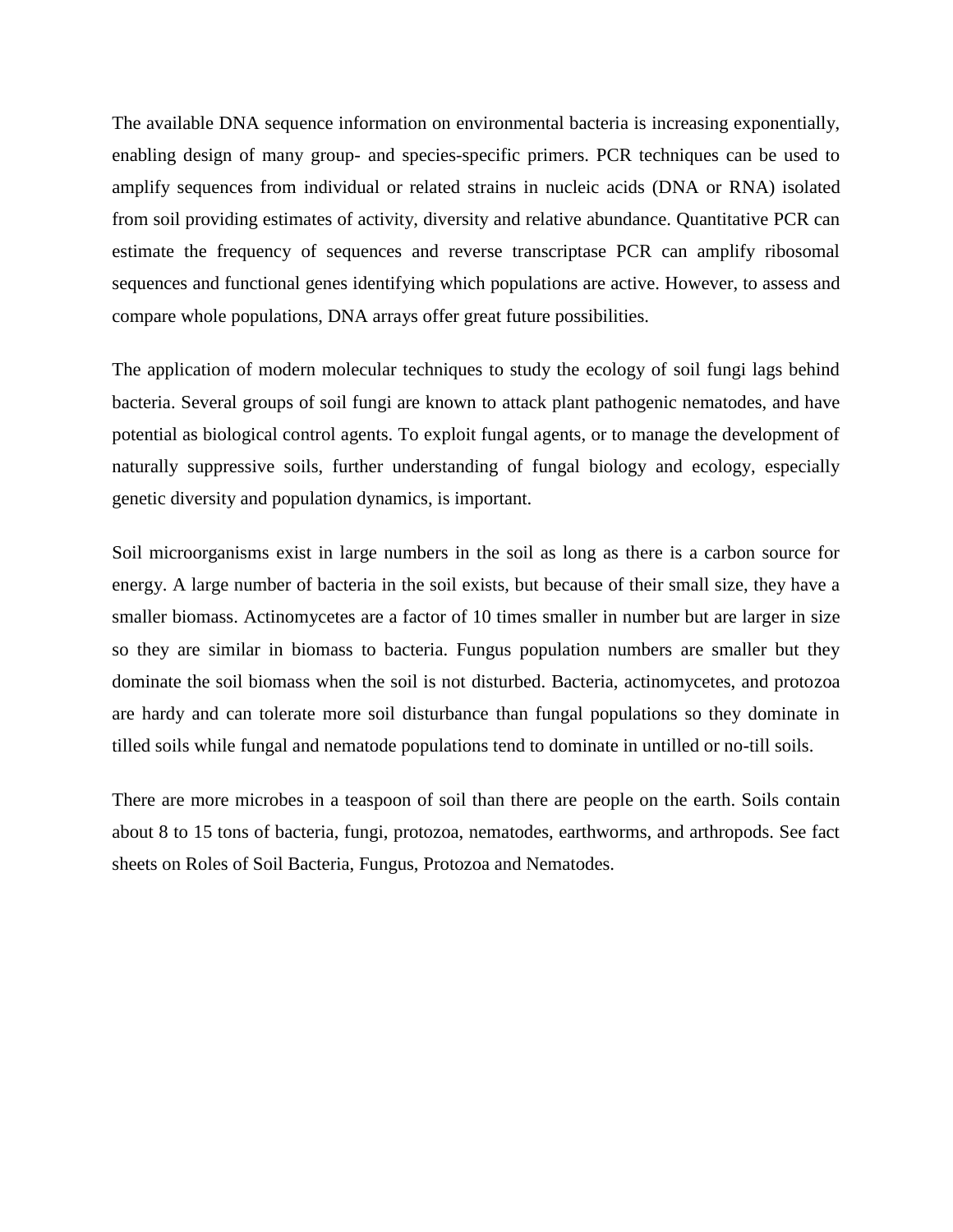| <b>Microorganisms</b> | Number/g of soil  | Biomass $(g/m^2)$ |
|-----------------------|-------------------|-------------------|
| Bacteria              | $10^8 - 10^9$     | $40 - 500$        |
| Actinomycetes         | $10^{7} - 10^{8}$ | $40 - 500$        |
| Fungi                 | $10^5 - 10^6$     | $100 - 1500$      |
| Algae                 | $10^4 - 10^5$     | $1 - 50$          |
| Protozoa              | $10^3 - 10^4$     | Varies            |
| Nematodes             | $10^2 - 10^3$     | Varies            |

**Relative number and biomass of microbial species at 0–6 inches (0–15 cm) depth of soil**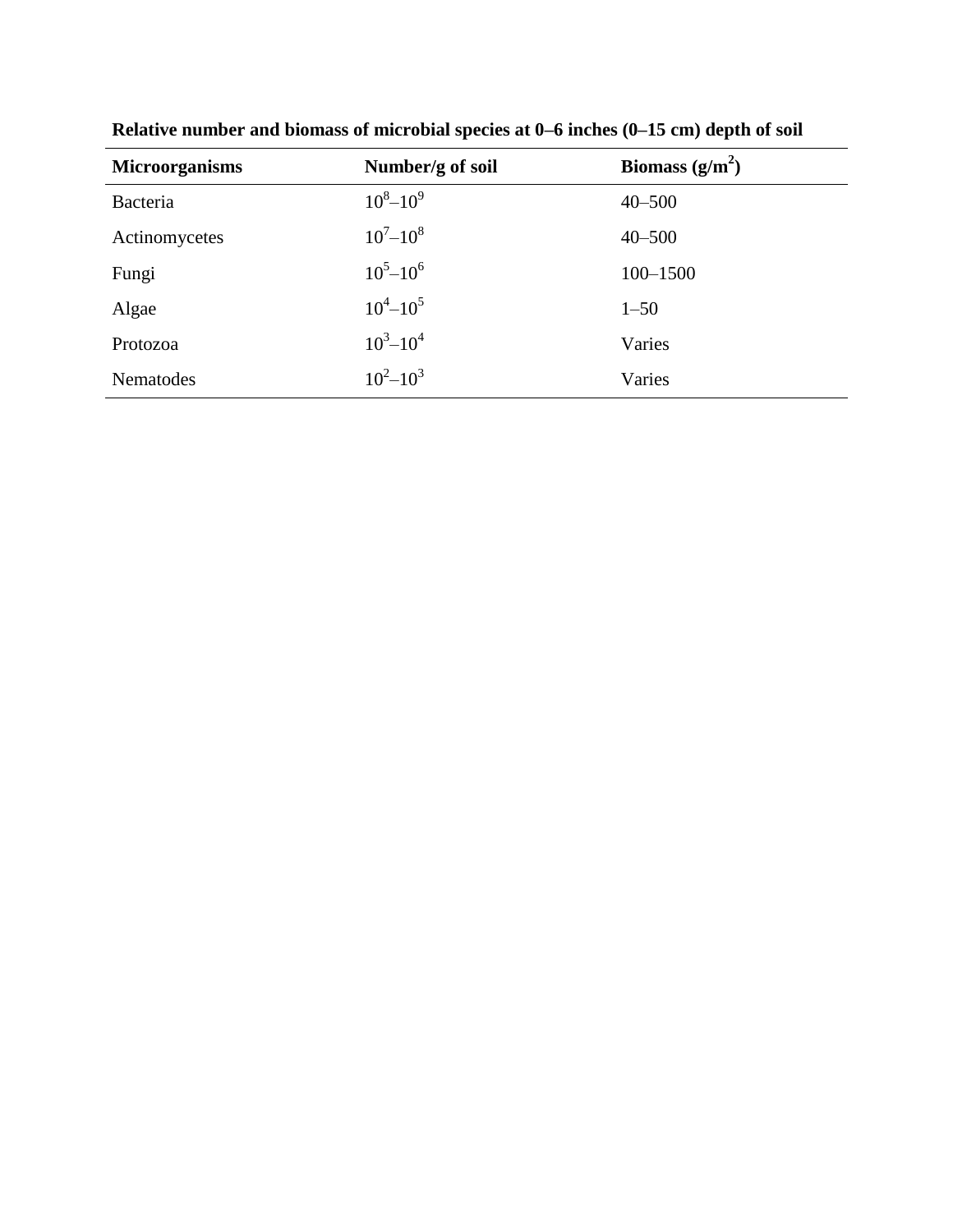## **MODULE FOUR**

#### **Microbial Soil Organic Matter Decomposition**

Organic matter decomposition serves two functions for the microorganisms, providing energy for growth and supplying carbon for the formation of new cells. Soil organic matter (SOM) is composed of the "living" (microorganisms), the "dead" (fresh residues), and the "very dead" (humus) fractions. The "very dead" or humus is the long-term SOM fraction that is thousands of years old and is resistant to decomposition. Soil organic matter has two components called the active (35%) and the passive (65%) SOM. Active SOM is composed of the "living" and "dead" fresh plant or animal material which is food for microbes and is composed of easily digested sugars and proteins. The passive SOM is resistant to decomposition by microbes and is higher in lignin.

Microbes need regular supplies of active SOM in the soil to survive in the soil. Long-term notilled soils have significantly greater levels of microbes, more active carbon, more SOM, and more stored carbon than conventional tilled soils. A majority of the microbes in the soil exist under starvation conditions and thus they tend to be in a dormant state, especially in tilled soils.

Dead plant residues and plant nutrients become food for the microbes in the soil. Soil organic matter (SOM) is basically all the organic substances (anything with carbon) in the soil, both living and dead. SOM includes plants, blue green algae, microorganisms (bacteria, fungi, protozoa, nematodes, beetles, springtails, etc.) and the fresh and decomposing organic matter from plants, animals, and microorganisms.

Soil organic matter can be broken down into its component parts. One hundred grams (g) or 100 pounds (lbs) of dead plant material yields about 60–80 g (lbs) of carbon dioxide, which is released into the atmosphere. The remaining 20–40 g (lbs) of energy and nutrients is decomposed and turned into about  $3-8$  g (lbs) of microorganisms (the living),  $3-8$  g (lbs) of nonhumic compounds (the dead), and 10–30 g (lbs) of humus (the very dead matter, resistant to decomposition). The molecular structure of SOM is mainly carbon and oxygen with some hydrogen and nitrogen and small amounts of phosphorus and sulfur. Soil organic matter is a byproduct of the carbon and nitrogen cycles.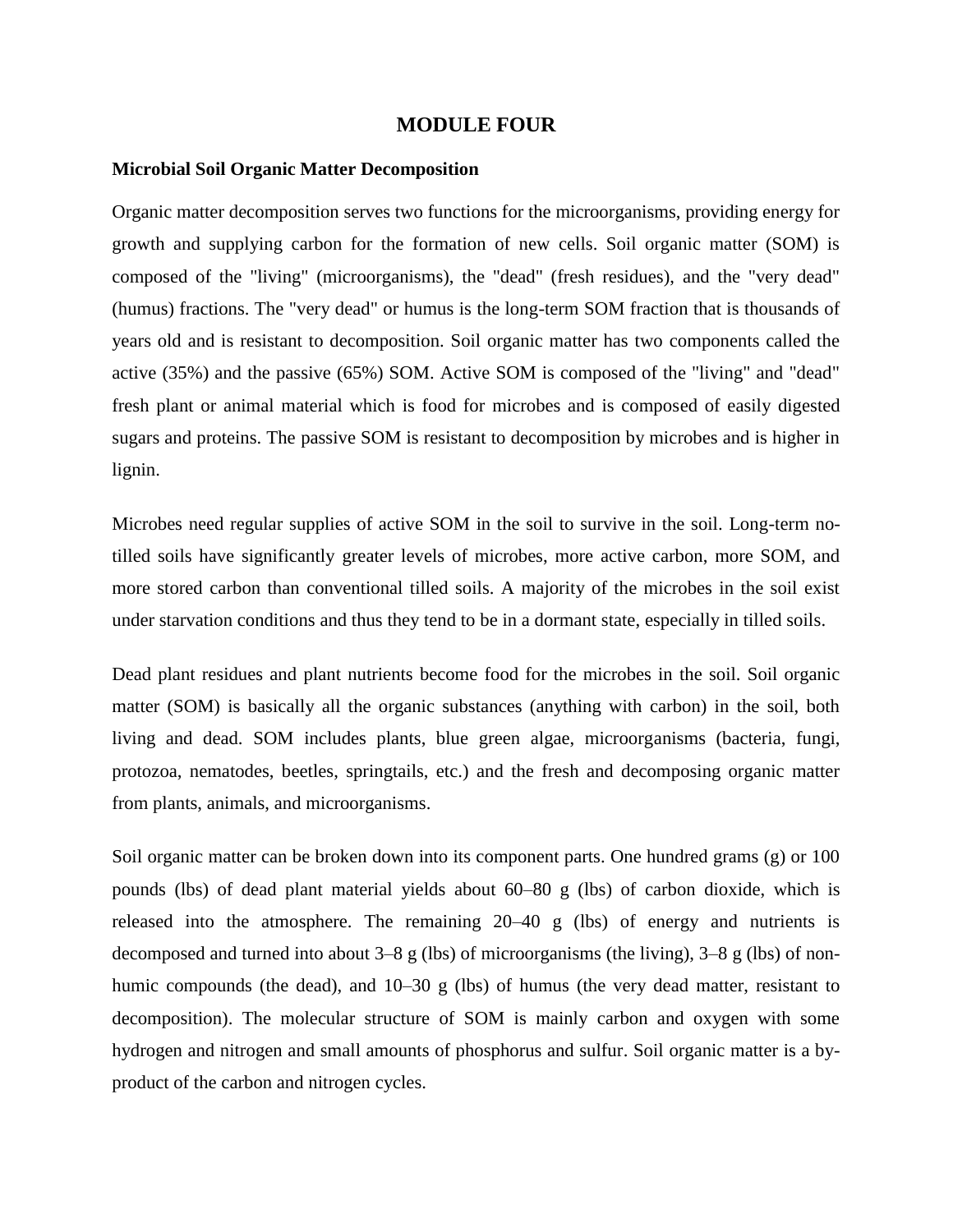

# **Soil Organic Matter Nutrients**

The nutrients in the soil have a current value of \$680 for each 1% SOM or \$68 per ton of SOM based on economic values for commercial fertilizer (see Table 2). SOM is composed of mostly carbon but associated with the carbon is high amounts of nitrogen and sulfur from proteins, phosphorus, and potassium. SOM should be considered like an investment in a certificate of deposit (CD). Soils that are biologically active and have higher amounts of active carbon recycle and release more nutrients for plant growth than soils that are biologically inactive and contain less active organic matter. Under no-till conditions, small amounts of nutrients are released annually (like interest on a CD) to provide nutrients slowly and efficiently to plant roots. However, with tillage, large amounts of nutrients can be released since the SOM is consumed and destroyed by the microbes. Since SOM levels are slow to build, the storage capacity for nutrients is decreased and excess nutrients released are often leached to surface waters. SOM is a storehouse for many plant nutrients.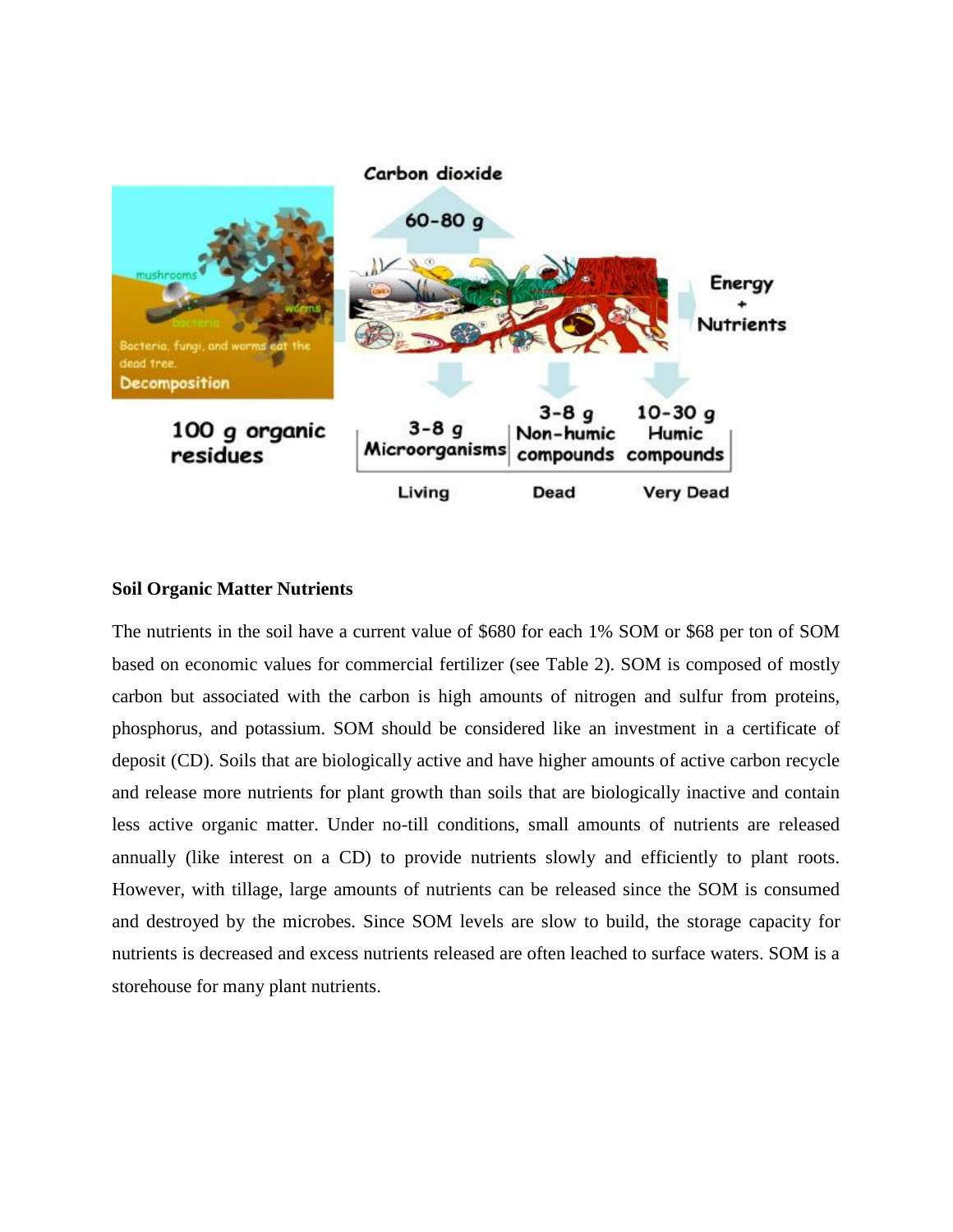# **Value of Soil Organic Matter**

| $\frac{1}{2}$ room prononce $\frac{1}{2}$ , $\frac{1}{2}$ , $\frac{1}{2}$ , $\frac{1}{2}$ , $\frac{1}{2}$ , $\frac{1}{2}$ , $\frac{1}{2}$ , $\frac{1}{2}$ , $\frac{1}{2}$ , $\frac{1}{2}$ , $\frac{1}{2}$ , $\frac{1}{2}$ , $\frac{1}{2}$ , $\frac{1}{2}$ , $\frac{1}{2}$ , $\frac{1}{2}$ , $\frac{1}{2}$ , $\frac{1}{2}$ , |                                                                |  |  |  |
|-----------------------------------------------------------------------------------------------------------------------------------------------------------------------------------------------------------------------------------------------------------------------------------------------------------------------------|----------------------------------------------------------------|--|--|--|
| <b>Nutrients</b>                                                                                                                                                                                                                                                                                                            | 1% organic matter = $20,000#50%$<br>Carbon, C:N ratio = $10:1$ |  |  |  |
| Nitrogen:                                                                                                                                                                                                                                                                                                                   | $1000# * $0.50/\text{HN} = $500$                               |  |  |  |
| Phosphorus:                                                                                                                                                                                                                                                                                                                 | $100# * $.70/HP = $70$                                         |  |  |  |
| Potassium:                                                                                                                                                                                                                                                                                                                  | $100# * $0.40/\#K = $40$                                       |  |  |  |
| Sulfur:                                                                                                                                                                                                                                                                                                                     | $100# * $0.50/\#S = $50$                                       |  |  |  |
| Carbon:                                                                                                                                                                                                                                                                                                                     | $10,000\text{#}$ or 5 ton * \$4/Ton = \$20                     |  |  |  |
| Value of 1% SOM Nutrients/Acre                                                                                                                                                                                                                                                                                              | $=$ \$680                                                      |  |  |  |
| <b>Relative Ratio of Nutrients:</b>                                                                                                                                                                                                                                                                                         | 100 Carbon/10 Nitrogen/ 1 Phosphorus/1 Potassium/1 Sulfur      |  |  |  |
|                                                                                                                                                                                                                                                                                                                             |                                                                |  |  |  |

Assumptions: 2,000,000 pounds soil in top 6 inches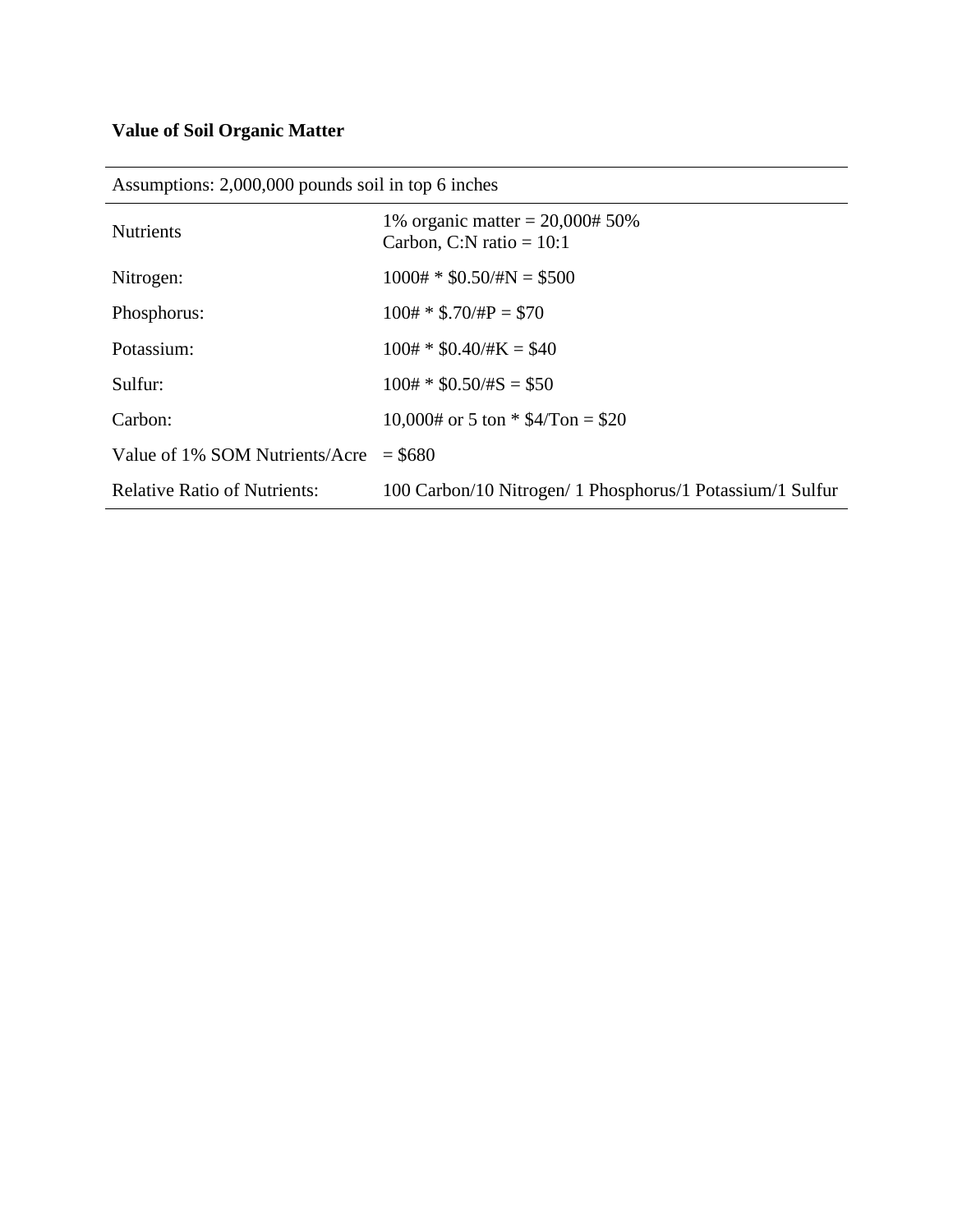# **MODULE FIVE Climate, Temperature, and pH Effects on SOM**

SOM is affected by climate and temperature. Microbial populations double with every 10°F change in temperature. If we compare the tropics to colder arctic regions, we find most of the carbon is tied up in trees and vegetation above ground. In the tropics, the topsoil has very little SOM because high temperatures and moisture quickly decompose SOM. Moving north or south from the equator, SOM increases in the soil. The tundra near the Arctic Circle has a large amount of SOM because of cold temperatures. Freezing temperatures change the soil so that more SOM is decomposed then in soils not subject to freezing.

Moisture, pH, soil depth, and particle size affect SOM decomposition. Hot, humid regions store less organic carbon in the soil than dry, cold regions due to increased microbial decomposition. The rate of SOM decomposition increases when the soil is exposed to cycles of drying and wetting compared to soils that are continuously wet or dry. Other factors being equal, soils that are neutral to slightly alkaline in pH decompose SOM quicker than acid soils; therefore, liming the soil enhances SOM decomposition and carbon dioxide evolution. Decomposition is also greatest near the soil surface where the highest concentration of plant residues occur. At greater depths there is less SOM decomposition, which parallels a drop in organic carbon levels due to less plant residues. Small particle sizes are more readily degraded by soil microbes than large particles because the overall surface area is larger with small particles so that the microbes can attack the residue.

A difference in soil formation also occurs traveling east to west across the United States. In the east, hardwood forests dominated and tree tap roots were high in lignin, and deciduous trees left large amounts of leaf litter on the soil surface. Hardwood tree roots do not turn over quickly so organic matter levels in the subsoil are fairly low. In forest soils, most of the SOM is distributed in the top few inches. As you move west, tall grassland prairies dominated the landscape and topsoil formed from deep fibrous grass root systems. Fifty percent of a grass root dies and is replaced every year and grass roots are high in sugars and protein (higher active organic matter) and lower in lignin. So soils that formed under tall grass prairies are high in SOM throughout the soil profile. These prime soils are highly productive because they have higher percentage of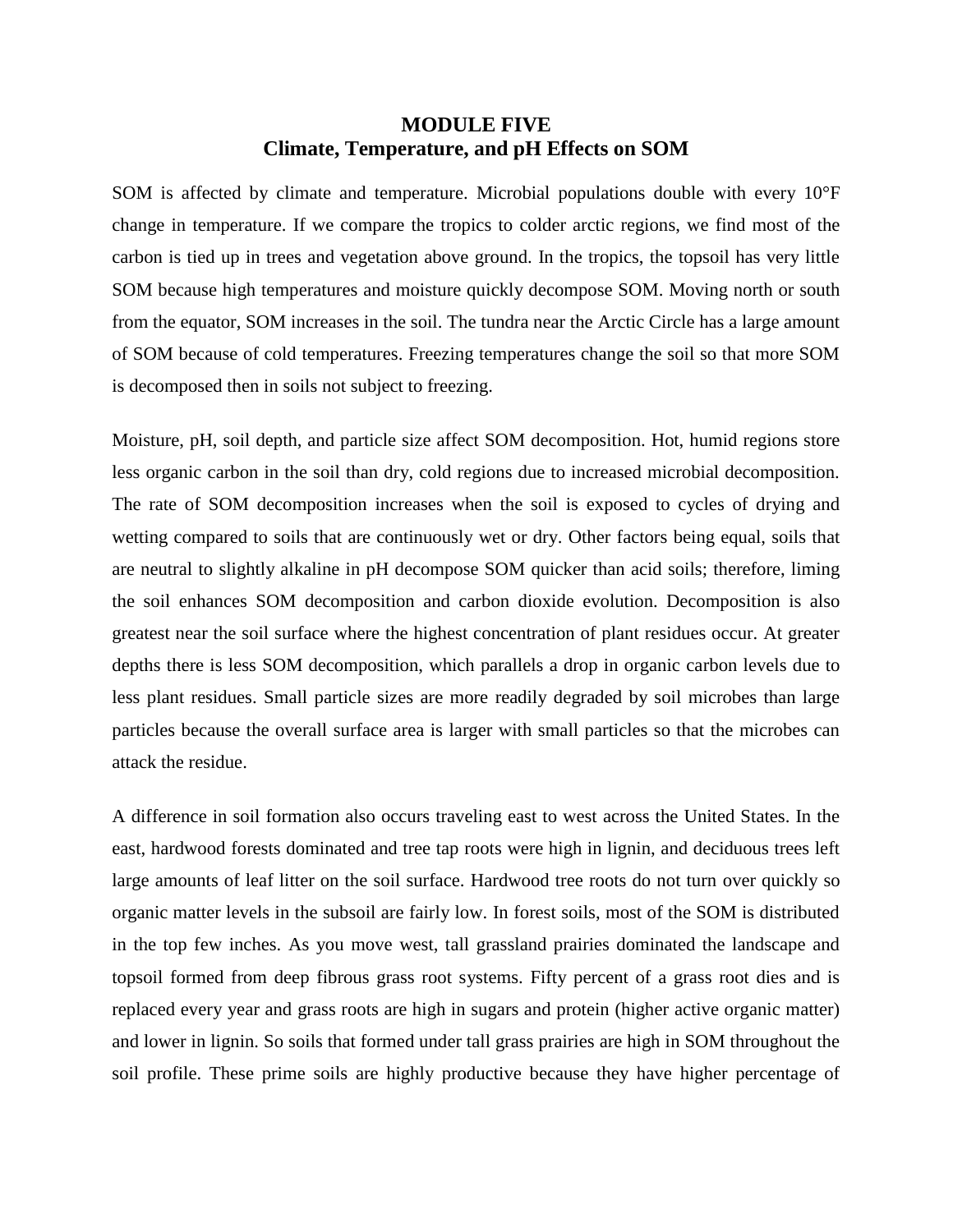SOM (especially active carbon), hold more nutrients, contain more microbes, and have better soil structure due to larger fungal populations.

## **Carbon to Nitrogen Ratio**

The breakdown of organic residues by microbes is dependent upon the carbon to nitrogen (C:N) ratio. Microbes in a cow's rumen, a compost pile, and soil microbes rely on the C:N ratio to break down organic (carbon-based) residues. Consider two separate feed sources, a young tender alfalfa plant and oat or wheat straw. A young alfalfa plant has more crude protein, amino acids, and sugars in the stalk so it is easily digested by microbes whether it is in a cow's rumen, a compost pile, or in the soil. Young alfalfa has a high nitrogen content from protein (amino acids and proteins are high in nitrogen and sulfur), so it has a lower carbon to nitrogen ratio (less carbon, more nitrogen). However, oat and wheat straw (or older mature hay) has more lignin (which is resistant to microbial decomposition), lower crude protein, and less sugars in the stalk and a higher C:N ratio. Straw is decomposed by microbes but it takes additional time and nitrogen to break down this high carbon source.

A low nitrogen content or a wide C:N ratio is associated with slow SOM decay. Immature or young plants have a higher nitrogen content, lower C:N ratios and faster SOM decay. For good composting, a C:N ratio less than 20 allows the organic materials to decompose quickly (4 to 8 weeks) while a C:N ratio greater than 20 requires additional N and slows down decomposition. So if we add a high C based material with low N content to the soil, the microbes will tie up soil nitrogen. Eventually, the soil N is released but in the short-term the N is tied up. The conversion factor for converting N to crude protein is 16.7, which relates back to why it is so important to have a C:N ratio of less than 20.

The C:N ratio of most soils is around 10:1 indicating that N is available to the plant. The C:N ratio of most plant residues tends to decrease with time as the SOM decays. This results from the gaseous loss of carbon dioxide. Therefore, the percentage of nitrogen in the residual SOM rises as decomposition progresses. The 10:1 C:N ratio of most soils reflects an equilibrium value associated with most soil microbes (Bacteria 3:1 to 10:1, Fungus 10:1 C:N ratio).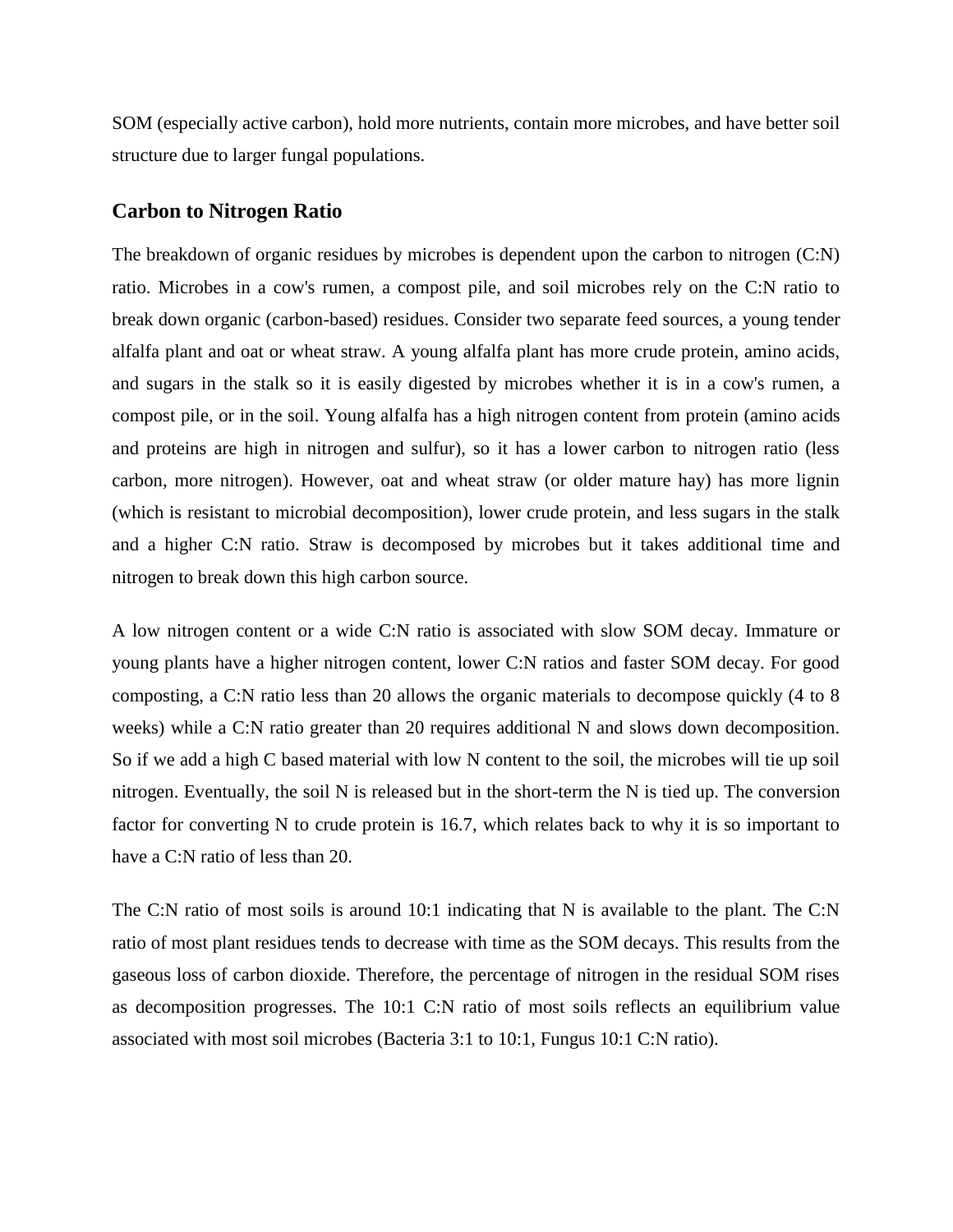Bacteria are the first microbes to digest new organic plant and animal residues in the soil. Bacteria typically can reproduce in 30 minutes and have high N content in their cells (3 to 10 carbon atoms to 1 nitrogen atom or 10 to 30% nitrogen). Under the right conditions of heat, moisture, and a food source, they can reproduce very quickly. Bacteria are generally less efficient at converting organic carbon to new cells. Aerobic bacteria assimilate about 5 to 10 percent of the carbon while anaerobic bacteria only assimilate 2 to 5 percent, leaving behind many waste carbon compounds and inefficiently using energy stored in the SOM.



Fungus generally release less carbon dioxide into the atmosphere and are more efficient at converting carbon to form new cells. The fungus generally captures more energy from the SOM as they decompose it, assimilating 40 to 55 percent of the carbon. Most fungi consume organic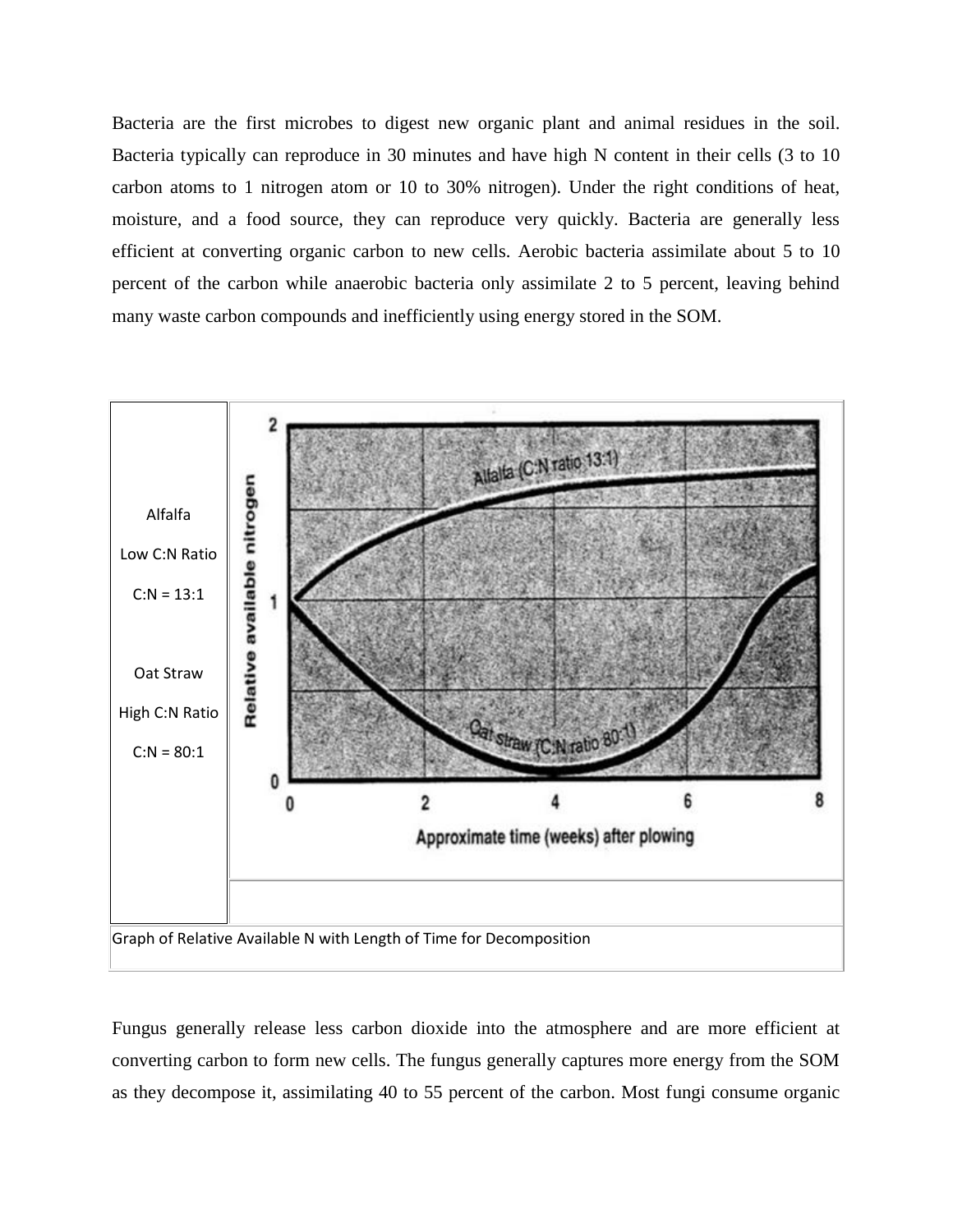matter higher in cellulose and lignin, which is slower and tougher to decompose. The lignin content of most plant residues may be of greater importance in predicting decomposition velocity than the C:N ratio.

Mycorrhizal fungi live in the soil on the surface of or within plant roots. The fungi have a large surface area and help in the transport of mineral nutrients and water to the plants. The fungus life cycle is more complex and longer than bacteria. Fungi are not as hardy as bacteria, requiring a more constant source of food. Fungi population levels tend to decline with conventional tillage. Fungi have a higher carbon to nitrogen ratio (10:1 carbon to nitrogen or 10% nitrogen) but are more efficient at converting carbon to soil organic matter. With high C:N organic residues, bacteria and fungus take nitrogen out of the soil (see the graph on net immobilization).

Protozoa and nematodes consume other microbes. Protozoa can reproduce in 6–8 hours while nematodes take from 3 days to 3 years with an average of 30 days to reproduce. After the protozoa and nematodes consume the bacteria or other microbes (which are high in nitrogen), they release nitrogen in the form of ammonia (see the graph on net mineralization). Ammonia  $(NH<sub>4</sub>+)$  and soil nitrates  $(NO<sub>3</sub>-)$  are easily converted back and forth in the soil. Plants absorb ammonia and soil nitrates for food with the help of the fungi mycorrhizal network.

Microorganism populations change rapidly in the soil as SOM products are added, consumed, and recycled. The amount, the type, and availability of the organic matter will determine the microbial population and how it evolves. Each individual organism (bacteria, fungus, protozoa) has certain enzymes and complex chemical reactions that help that organism assimilate carbon. As waste products are generated and the original organic residues are decomposed, new microorganisms may take over, feeding on the waste products, the new flourishing microbial community (generally bacteria), or the more resistant SOM. The early decomposers generally attack the easily digested sugars and proteins followed by microorganisms that attack the more resistant residues.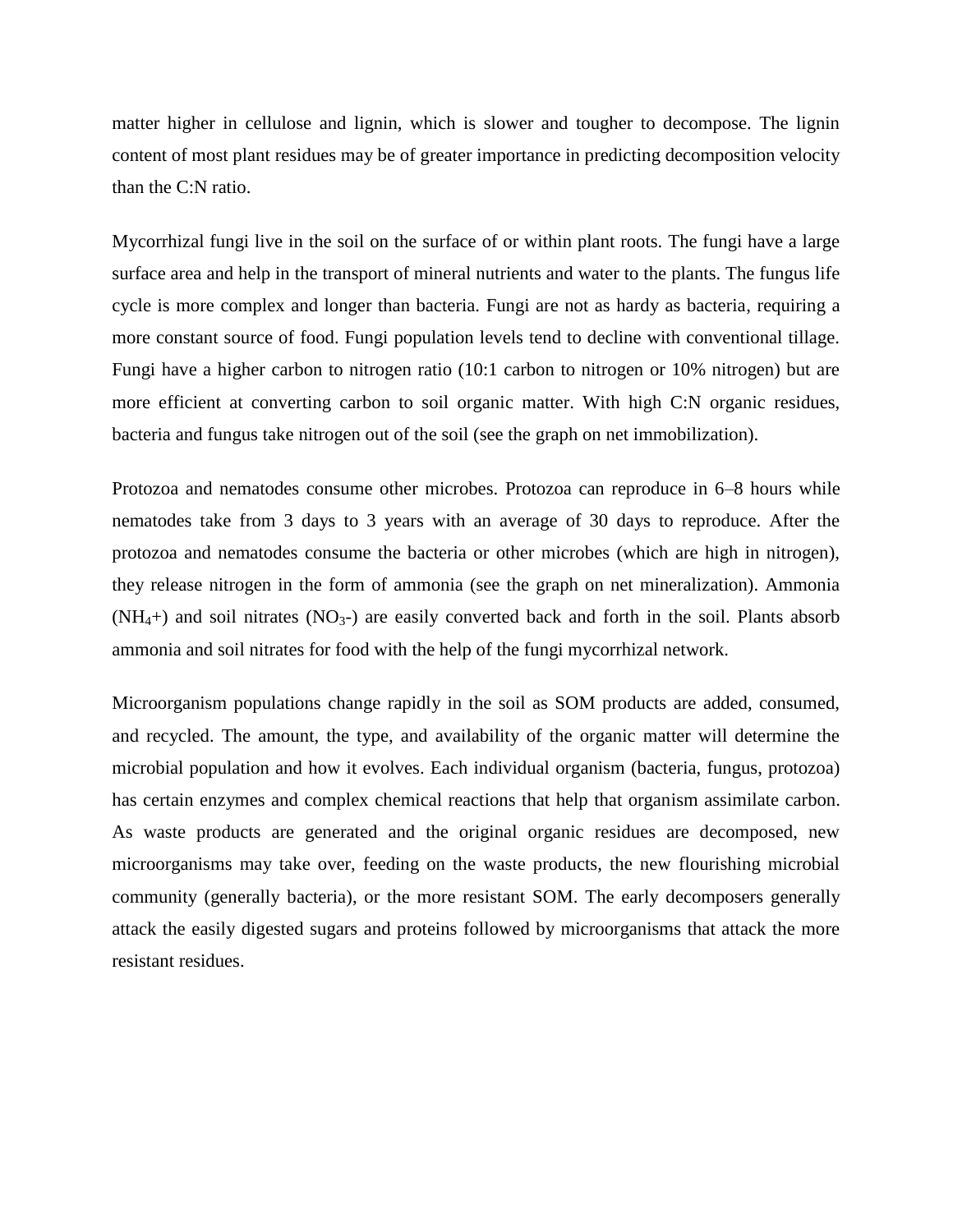

Decomposition of Cover Crop Residues: Cowpeas with a low C:N ratio (<20) will decompose in 4 to 8 weeks and result in net mineralization or release of N. Sudan grass or cereal rye with a higher C:N ratio (>38) will decompose slowly (3 months to 1 year or more) and will result in net immobilization or will tie up soil N.



Graph of Cowpeas (C:N<20) being decomposed by bacteria and fungus, the carbon dioxide evolution and protozoa and nematodes consuming the bacteria and fungus and excreting ammonia into the soil for plant growth.  $NO<sub>3</sub>$ - and  $NH<sub>4</sub>$ + are easily converted in the soil.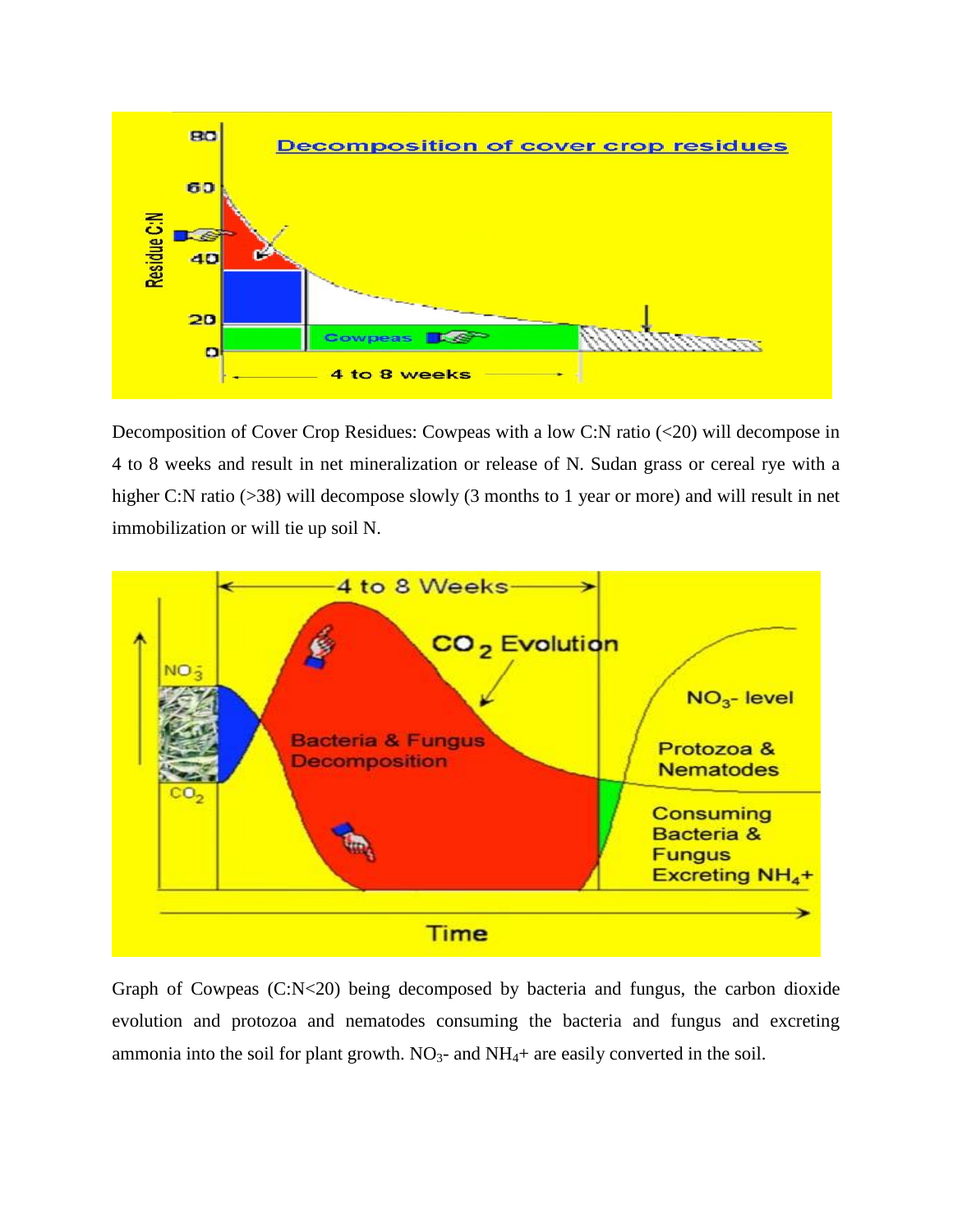Cover crops supply food (active carbon like glucose and proteins) to the microbes to feed on. In the soil, there are 1,000 to 2,000 times more microbes associated with roots than are living in bare or tilled soil. The microbes in turn build SOM and store soil nutrients. Building SOM requires soil nutrients like N-P-K-S to be tied up in the soil. Winter cover crops soak up excess soil nutrients and supply food to all the microbes in the soil during the winter months rather than microbes having to use up SOM reserves for nutrients. In a conventional tilled field, soil nutrients are quickly released as SOM is burned up and the microbes and soil organism's habitat are destroyed.

In a no-till field, high levels of SOM are reserves of soil nutrients which are slowly released into the soils. Adding a living cover crop to a no-till field increases active organic matter (sugars and proteins) for the soil microbes. Soil microbes have two crops to feed on instead of one crop per year. Microbes thrive under no-till conditions and winter cover crops. Cover crops and manure can be used to feed soil microbes and recycle soil nutrients. As soil microbes decompose organic residues, they slowly release nutrients back into the soil for the winter cover crops or for the preceding crop. Cover crops prevent the nutrients from being lost through soil erosion, leaching, volatilization, or denitrification.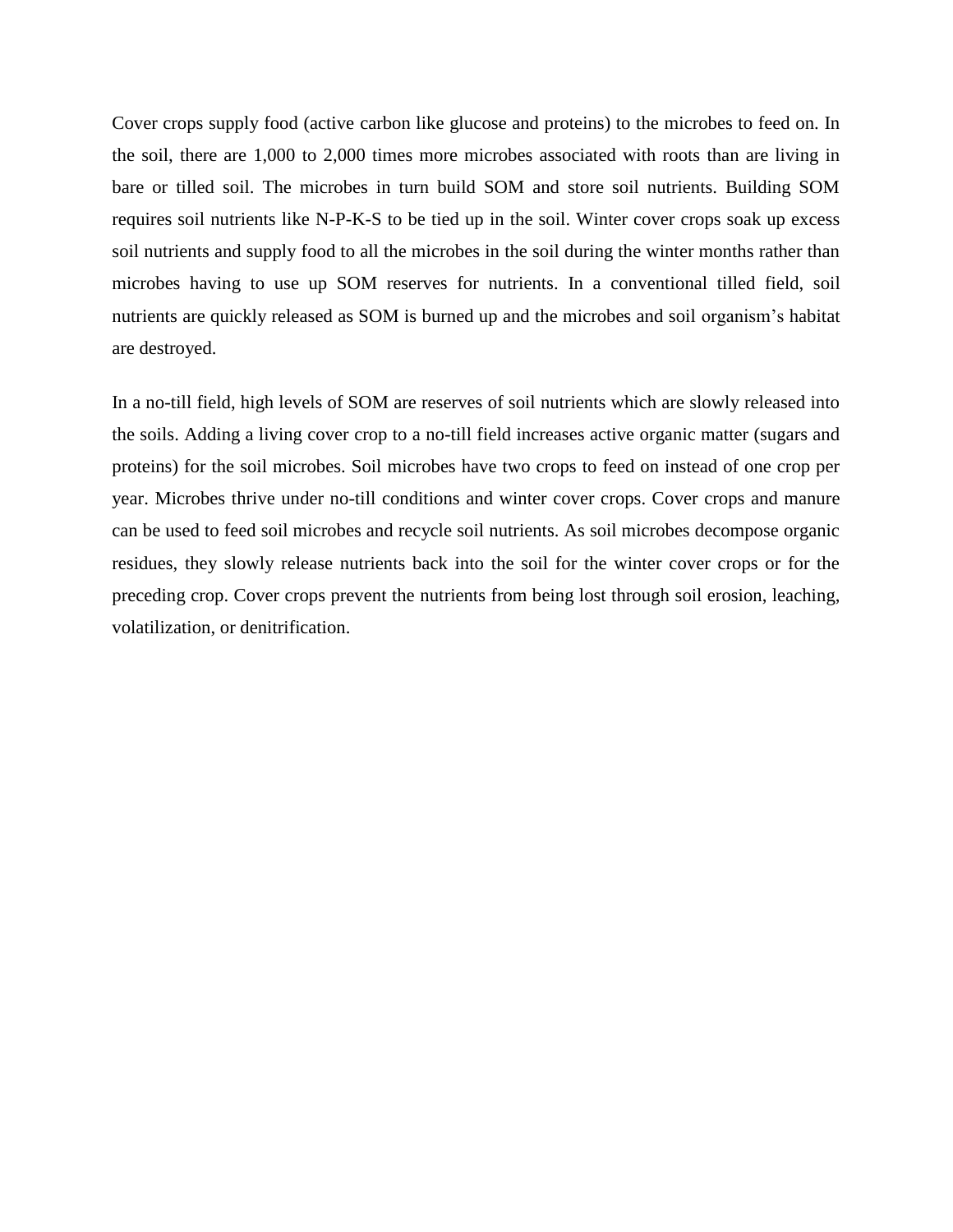### **MODULE SIX**

### **Soil Microbial Communities**

The soil is home to a large proportion of the world's [biodiversity.](https://en.wikipedia.org/wiki/Biodiversity) The links between soil organisms and soil functions are observed to be incredibly complex. The interconnectedness and complexity of this [soil 'food web'](https://en.wikipedia.org/wiki/Soil_food_web) means any appraisal of soil function must necessarily take into account interactions with the living communities that exist within the soil. We know that [soil](https://en.wikipedia.org/wiki/Soil_life)  [organisms](https://en.wikipedia.org/wiki/Soil_life) break down [organic matter,](https://en.wikipedia.org/wiki/Organic_matter) making [nutrients](https://en.wikipedia.org/wiki/Nutrient) available for uptake by plants and other organisms. The nutrients stored in the bodies of soil organisms prevent nutrient loss by [leaching.](https://en.wikipedia.org/wiki/Leaching_%28pedology%29) Microbial exudates act to maintain [soil structure,](https://en.wikipedia.org/wiki/Soil_structure) and [earthworms](https://en.wikipedia.org/wiki/Earthworm) are important in [bioturbation.](https://en.wikipedia.org/wiki/Bioturbation) However, we find that we don't understand critical aspects about how these populations function and interact. The discovery of [glomalin](https://en.wikipedia.org/wiki/Glomalin) in 1995 indicates that we lack the knowledge to correctly answer some of the most basic questions about the [biogeochemical](https://en.wikipedia.org/wiki/Biogeochemical) cycle in soils. We have much work ahead to gain a better understanding of how soil biological components affect us and the [biosphere.](https://en.wikipedia.org/wiki/Biosphere)

In balanced soil, plants grow in an active and steady environment. The [mineral](https://en.wikipedia.org/wiki/Mineral) content of the soil and its structure are important for their well-being, but it is the life in the earth that powers its cycles and provides its fertility. Without the activities of soil organisms, [organic materials](https://en.wikipedia.org/wiki/Organic_material) would accumulate and litter the soil surface, and there would be no food for plants. The soil biota includes:

- Megafauna: size range 20 mm upward, e.g. [moles,](https://en.wikipedia.org/wiki/Mole_%28animal%29) [rabbits,](https://en.wikipedia.org/wiki/Rabbit) and [rodents.](https://en.wikipedia.org/wiki/Rodent)
- macrofauna: size range 2 to 20 mm, e.g. [woodlice,](https://en.wikipedia.org/wiki/Woodlouse) [earthworms,](https://en.wikipedia.org/wiki/Earthworm) [beetles,](https://en.wikipedia.org/wiki/Beetle) [centipedes,](https://en.wikipedia.org/wiki/Centipede) [slugs,](https://en.wikipedia.org/wiki/Slug) [snails,](https://en.wikipedia.org/wiki/Snail) [ants,](https://en.wikipedia.org/wiki/Ant) and [harvestmen.](https://en.wikipedia.org/wiki/Harvestman)
- [Mesofauna:](https://en.wikipedia.org/wiki/Soil_mesofauna) size range 100 [micrometres](https://en.wikipedia.org/wiki/Micrometre) to 2 mm, e.g. [tardigrades,](https://en.wikipedia.org/wiki/Tardigrade) [mites](https://en.wikipedia.org/wiki/Mite) and [springtails.](https://en.wikipedia.org/wiki/Springtail)
- [Microfauna](https://en.wikipedia.org/wiki/Microfauna) and Microflora: size range 1 to 100 micrometres, e.g. [yeasts,](https://en.wikipedia.org/wiki/Yeast) [bacteria](https://en.wikipedia.org/wiki/Bacteria) (commonly [actinobacteria\)](https://en.wikipedia.org/wiki/Actinobacteria), [fungi,](https://en.wikipedia.org/wiki/Fungus) [protozoa,](https://en.wikipedia.org/wiki/Protozoa) [roundworms,](https://en.wikipedia.org/wiki/Roundworm) and [rotifers.](https://en.wikipedia.org/wiki/Rotifer)

Of these, bacteria and fungi play key roles in maintaining a healthy soil. They act as [decomposers](https://en.wikipedia.org/wiki/Decomposers) that break down organic materials to produce [detritus](https://en.wikipedia.org/wiki/Detritus_%28biology%29) and other breakdown products. Soil [detritivores,](https://en.wikipedia.org/wiki/Detritivore) like earthworms, ingest detritus and decompose it. [Saprotrophs,](https://en.wikipedia.org/wiki/Saprotroph) well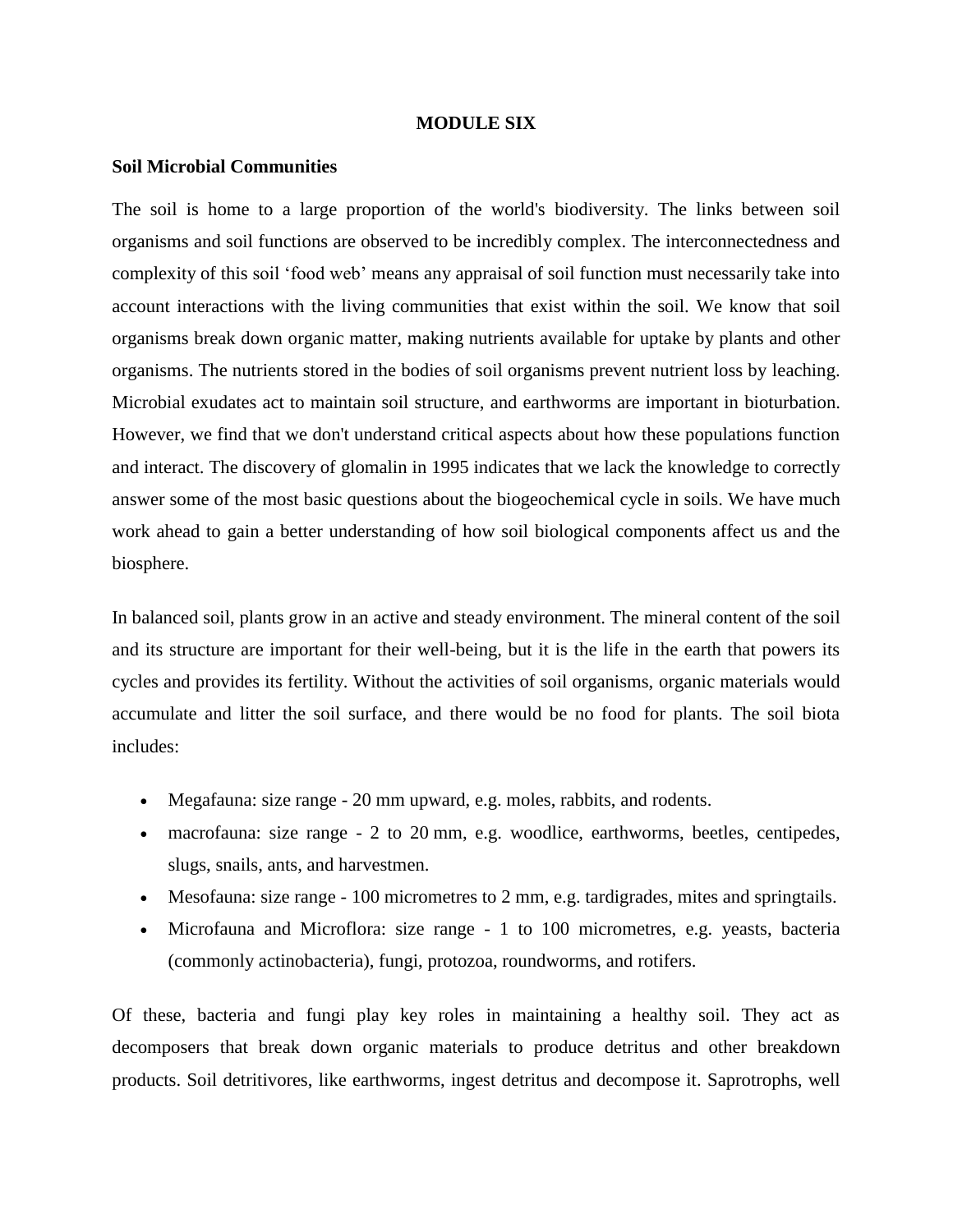represented by fungi and bacteria, extract soluble nutrients from delitro. The ants (macrofaunas) help by breaking down in the same way but they also provide the motion part as they move in their armies. Also the rodents, wood-eaters help the soil to be more absorbent.

# **Soil life table**

This table is a résumé of soil life, coherent with prevalent taxonomy

| <b>Domain</b> | <b>Kingdom</b>     | Phylum                                 | <b>Class</b>                              | Order            | Family                                       | <b>Genus</b> |
|---------------|--------------------|----------------------------------------|-------------------------------------------|------------------|----------------------------------------------|--------------|
| Prokaryote    | Bacteria           | Proteobacteria                         | Beta<br>Proteobacteria                    | Nitrosomonadales | Nitrosomonadacea Nitrosomonas<br>e           |              |
| Prokaryote    | Bacteria           | Proteobacteria                         | Alpha<br>Proteobacteria                   | Rhizobiales      | Bradyrhizobiaceae Nitrobacter                |              |
| Prokaryote    | Bacteria           | Proteobacteria                         | Alpha<br>Proteobacteria                   | Rhizobiales      | Rhizobiaceae                                 | Rhizobium    |
| Prokaryote    | Bacteria           | Proteobacteria                         | Gamma<br>Proteobacteria                   |                  | Pseudomonadales Azotobacteraceae Azotobacter |              |
| Prokaryote    | Bacteria           | Actinobacteria                         | Actinobacteria                            |                  |                                              |              |
| Prokaryote    | Bacteria           | Cyanobacteria<br>(Blue-green<br>algae) |                                           |                  |                                              |              |
| Prokaryote    | Bacteria           | Firmicutes                             | Clostridia                                | Clostridiales    | Clostridiaceae                               | Clostridium  |
| Eukaryote     | Fungi              | Ascomycota                             | Eurotiomycetes Eurotiales                 |                  | Trichocomaceae                               | Penicillium  |
| Eukaryote     | Fungi              | Ascomycota                             | Eurotiomycetes Eurotiales                 |                  | Trichocomaceae                               | Aspergillus  |
| Eukaryote     | Fungi              | Ascomycota                             | Sordariomycete<br>${\bf S}$               | Hypocreales      | Nectriaceae                                  | Fusarium     |
| Eukariote     | Fungi              | Ascomycota                             | Sordariomycete<br>S                       | Hypocreales      | Hypocreaceae                                 | Trichoderma  |
| Eukaryote     | Fungi              | Basidiomycota                          | Agaricomycete                             | Cantharellales   | Ceratobasidiaceae Rhizoctonia                |              |
| Eukaryote     | Fungi              | Zygomycota                             | Zygomycetes                               | Mucorales        | Mucoraceae                                   | Mucor        |
| Eukaryote     | olata              | Chromalve Heterokontophyt<br>a         | Bacillariophyce<br>ae (Diatomea<br>algae) |                  |                                              |              |
| Eukaryote     | olata              | Chromalve Heterokontophyt<br>a         | Xanthophyceae<br>(Yellow-green<br>algae)  |                  |                                              |              |
| Eukaryote     | Chromalve<br>olata | Ciliophora                             |                                           |                  |                                              |              |
| Eukaryote     | Amoebozo<br>a      |                                        |                                           |                  |                                              |              |
| Eukaryote     | Plantae            | Chlorophyta<br>(green algae)           | Chlorophyceae                             |                  |                                              |              |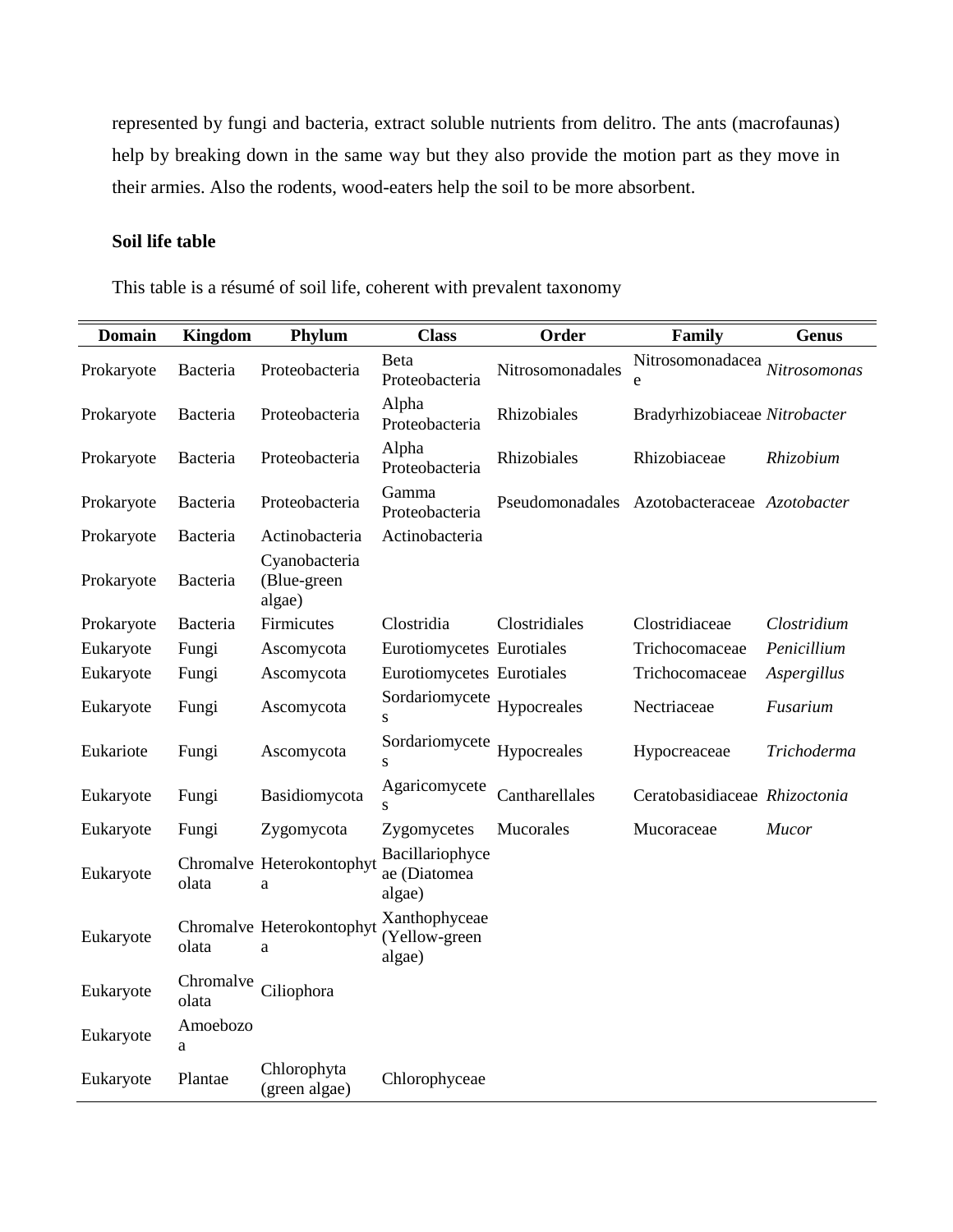| Eukaryote | Animalia | Nematoda   |                          |                        |                                |
|-----------|----------|------------|--------------------------|------------------------|--------------------------------|
| Eukaryote | Animalia | Rotifer    |                          |                        |                                |
| Eukaryote | Animalia | Tardigrada |                          |                        |                                |
| Eukaryote | Animalia | Arthropoda | Entognatha               | Collembola             |                                |
| Eukaryote | Animalia | Arthropoda | Arachnida                | Acarina                |                                |
| Eukaryote | Animalia | Arthropoda | Arachnida                | Pseudoscorpionida      |                                |
| Eukaryote | Animalia | Arthropoda | Insecta                  | Coleoptera<br>(larvae) |                                |
| Eukaryote | Animalia | Arthropoda | Insecta                  | Coleoptera             | Carabidae<br>(Ground beetles)  |
| Eukaryote | Animalia | Arthropoda | Insecta                  | Coleoptera             | Staphylinidae<br>(Rove beetle) |
| Eukaryote | Animalia | Arthropoda | Insecta                  | Diptera (larvae)       |                                |
| Eukaryote | Animalia | Arthropoda | Insecta                  | Hymenoptera            | Formicidae (Ant)               |
| Eukaryote | Animalia | Arthropoda | Chilopoda<br>(Centipede) |                        |                                |
| Eukaryote | Animalia | Arthropoda | Diplopoda<br>(Millipede) |                        |                                |
| Eukaryote | Animalia | Arthropoda | Malacostraca             | Isopoda<br>(woodlouse) |                                |
| Eukaryote | Animalia | Annelida   | Clitellata               | Haplotaxida            | Enchytraeidae                  |
| Eukaryote | Animalia | Annelida   | Clitellata               | Haplotaxida            | Lumbricidae                    |
| Eukaryote | Animalia | Mollusca   | Gastropoda               |                        |                                |
|           |          |            |                          |                        |                                |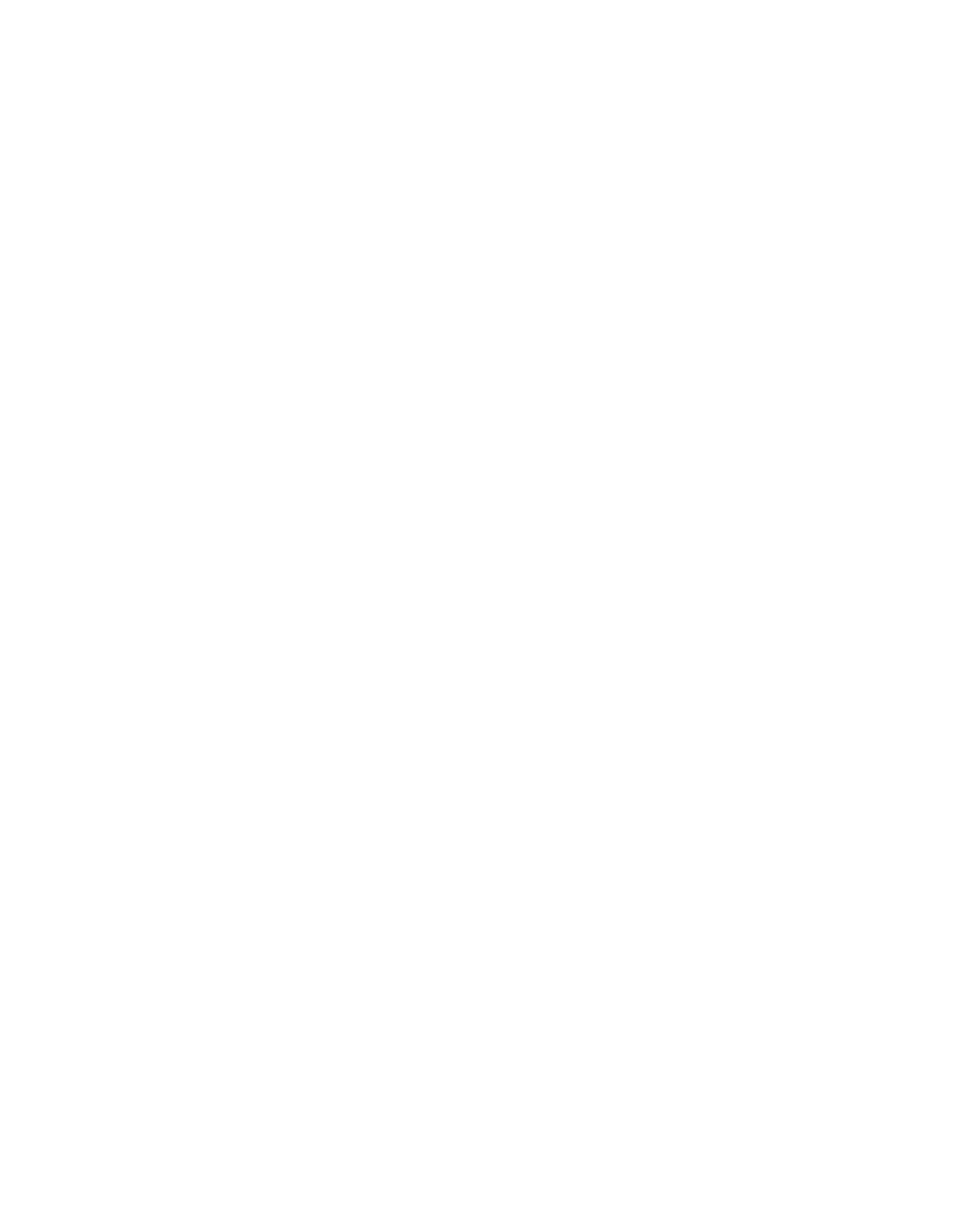### **MODULE SEVEN**

### **MICROFAUNA**

#### **Bacteria**

[Bacteria](https://en.wikipedia.org/wiki/Bacteria) are single-cell organisms and the most numerous denizens of agriculture, with populations ranging from 100 million to 3 billion in a gram. They are capable of very rapid reproduction by binary fission (dividing into two) in favourable conditions. One bacterium is capable of producing 16 million more in just 24 hours. Most soil bacteria live close to plant roots and are often referred to as rhizobacteria. Bacteria live in soil water, including the film of moisture surrounding soil particles, and some are able to swim by means of [flagella.](https://en.wikipedia.org/wiki/Flagellum) The majority of the beneficial soil-dwelling bacteria need oxygen (and are thus termed [aerobic](https://en.wikipedia.org/wiki/Aerobic_organism) bacteria), whilst those that do not require air are referred to as [anaerobic,](https://en.wikipedia.org/wiki/Anaerobic_organism) and tend to cause [putrefaction](https://en.wikipedia.org/wiki/Putrefaction) of dead organic matter.

Aerobic bacteria are most active in a [soil](https://en.wikipedia.org/wiki/Soil) that is moist (but not saturated, as this will deprive aerobic bacteria of the air that they require), and neutral [soil pH,](https://en.wikipedia.org/wiki/Soil_pH) and where there is plenty of food [\(carbohydrates](https://en.wikipedia.org/wiki/Carbohydrate) and [micronutrients](https://en.wikipedia.org/wiki/Micronutrient) from organic matter) available. Hostile conditions will not completely kill bacteria; rather, the bacteria will stop growing and get into a dormant stage, and those individuals with pro-adaptive [mutations](https://en.wikipedia.org/wiki/Mutation) may compete better in the new conditions. Some [gram-positive bacteria](https://en.wikipedia.org/wiki/Gram-positive_bacteria) produce spores in order to wait for more favourable circumstances, and [gram-negative bacteria](https://en.wikipedia.org/wiki/Gram-negative_bacteria) get into a "nonculturable" stage. Bacteria are colonized by persistent viral agents [\(bacteriophages\)](https://en.wikipedia.org/wiki/Bacteriophage) that determine gene word order in bacterial host.

### **Types of bacteria**

**Decomposers:** play an important role in the early stages of decomposition of organic materials (in the later stages fungi tend to dominate).

**Nitrogen fixers:** extract nitrogen gas from the air and convert it into forms that plants can use, and can add the equivalent of more than 100 kg/ha per year of nitrogen to the soil. *Rhizobium* bacteria live in special root nodules on legumes and can be inoculated onto legume seeds. Other free-living nitrogen-fixing bacteria associate with non-legumes, but inoculating with these organisms has not proved effective in increasing nitrogen fixation for non-legume crops.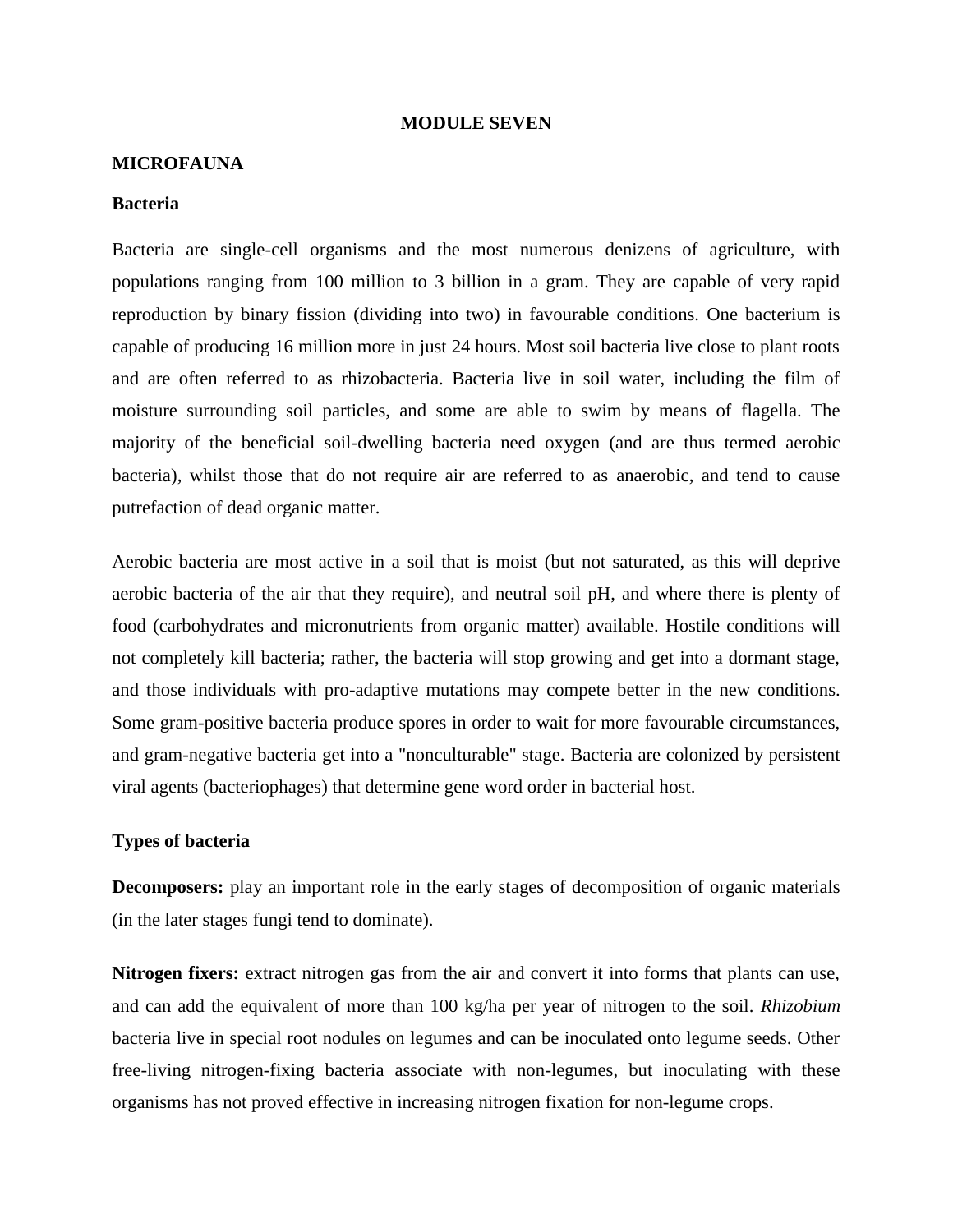**Disease suppressors:** release antibiotic substances to suppress particular competitors. A number of bacteria have been commercialised for disease suppression. Their effect is often specific to particular diseases of particular crops and may only be effective in certain circumstances.

**Actinobacteria:** help to slowly break down humates and humic acids in soils, and prefer nonacidic soils with pH higher than 5.

**Sulfur oxidisers:** *Thiobacillus* bacteria can covert sulfides (common in soil minerals but largely unavailable to plants) into sulfates, a form plants can use.

**Aerobes and anaerobes:** Aerobic bacteria need oxygen, and dominate in well-drained soil. Anaerobic bacteria do not need oxygen, and favour wet, poorly drained soils. They can produce toxic compounds that limit root growth and predispose plants to root diseases.



From the organic gardener's point of view, the important roles that bacteria play are as follows:

# **Nitrification**

[Nitrification](https://en.wikipedia.org/wiki/Nitrification) is a vital part of the [nitrogen cycle,](https://en.wikipedia.org/wiki/Nitrogen_cycle) wherein certain bacteria (which manufacture their own [carbohydrate](https://en.wikipedia.org/wiki/Carbohydrate) supply without using the process of photosynthesis) are able to transform [nitrogen](https://en.wikipedia.org/wiki/Nitrogen) in the form of [ammonium,](https://en.wikipedia.org/wiki/Ammonium) which is produced by the decomposition of [proteins,](https://en.wikipedia.org/wiki/Protein) into [nitrates,](https://en.wikipedia.org/wiki/Nitrate) which are available to growing plants, and once again converted to proteins.

The nitrogen cycle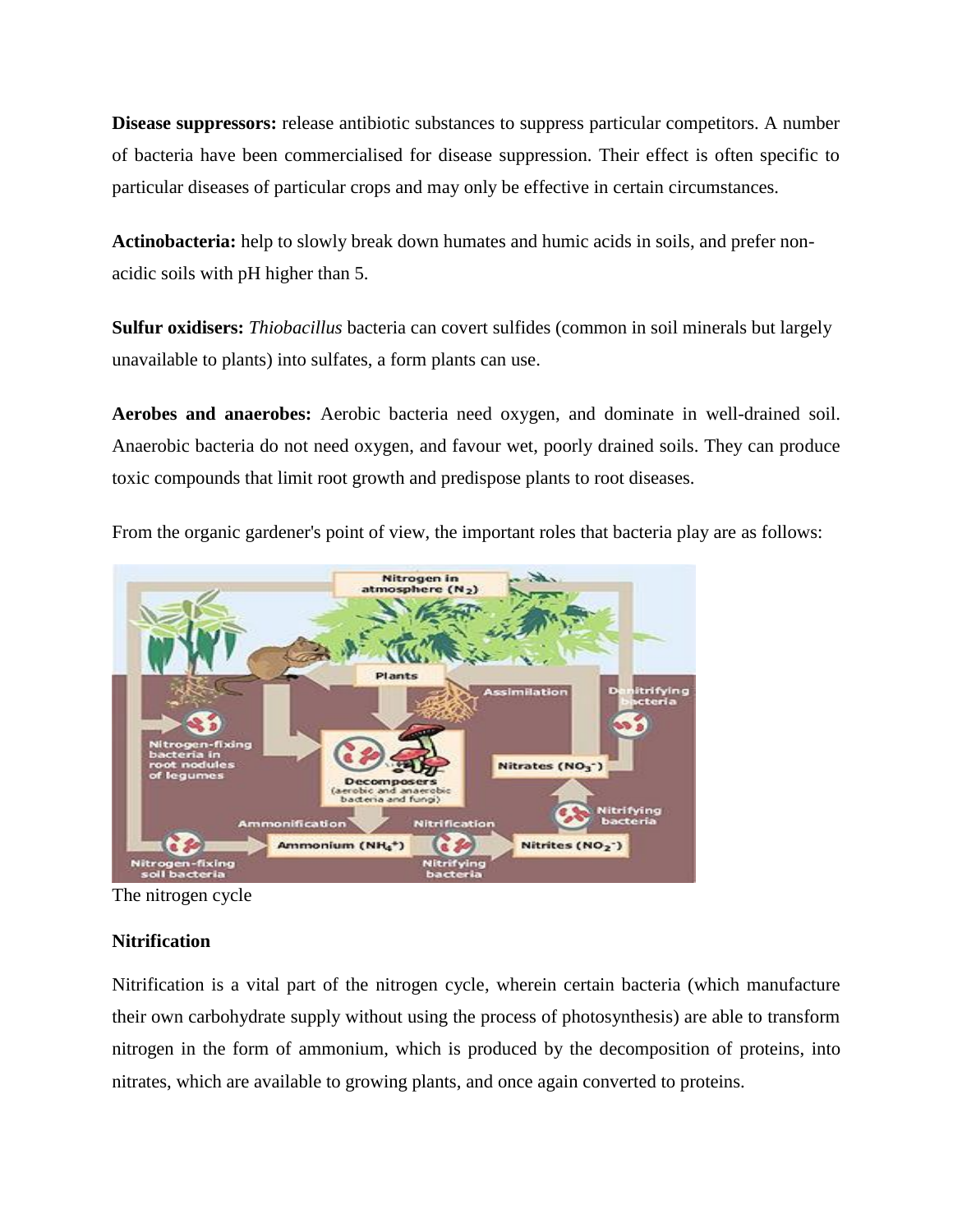### **Nitrogen fixation**

In another part of the cycle, the process of [nitrogen fixation](https://en.wikipedia.org/wiki/Nitrogen_fixation) constantly puts additional nitrogen into biological circulation. This is carried out by free-living nitrogen-fixing bacteria in the soil or water such as *[Azotobacter](https://en.wikipedia.org/wiki/Azotobacter)*, or by those that live in close symbiosis with [leguminous](https://en.wikipedia.org/wiki/Legume) plants, such as [rhizobia.](https://en.wikipedia.org/wiki/Rhizobia) These bacteria form colonies in nodules they create on the roots of [peas,](https://en.wikipedia.org/wiki/Pea) [beans,](https://en.wikipedia.org/wiki/Bean) and related species. These are able to convert nitrogen from the atmosphere into nitrogen-containing organic substances.

## **Denitrification**

While nitrogen fixation converts nitrogen from the [atmosphere](https://en.wikipedia.org/wiki/Earth%27s_atmosphere) into organic compounds, a series of processes called [denitrification](https://en.wikipedia.org/wiki/Denitrification) returns an approximately equal amount of nitrogen to the atmosphere. Denitrifying bacteria tend to be anaerobes, or facultatively anaerobes (can alter between the oxygen dependent and oxygen independent types of metabolisms), including *[Achromobacter](https://en.wikipedia.org/wiki/Achromobacter)* and *[Pseudomonas](https://en.wikipedia.org/wiki/Pseudomonas)*. The purification process caused by oxygen-free conditions converts nitrates and nitrites in soil into nitrogen gas or into gaseous compounds such as [nitrous](https://en.wikipedia.org/wiki/Nitrous_oxide)  [oxide](https://en.wikipedia.org/wiki/Nitrous_oxide) or [nitric oxide.](https://en.wikipedia.org/wiki/Nitric_oxide) In excess, denitrification can lead to overall losses of available soil nitrogen and subsequent loss of soil fertility. However, fixed nitrogen may circulate many times between organisms and the soil before denitrification returns it to the atmosphere. The diagram above illustrates the nitrogen cycle.

## **Management of soil bacteria**

Though largely unaffected by cultivation, bacteria populations are depressed by dry conditions, acidity, salinity, soil compaction and lack of organic matter. Except in the case of certain seed inoculations, it is very difficult to build desirable populations of bacteria just by adding them to the soil. If populations of soil bacteria are low, it is probably because conditions are unfavorable. Effective approaches (that have multiple benefits) to support healthy soil bacteria are to address problems of acidity and compaction, ensure good ground cover and build organic matter.

## **Actinobacteria**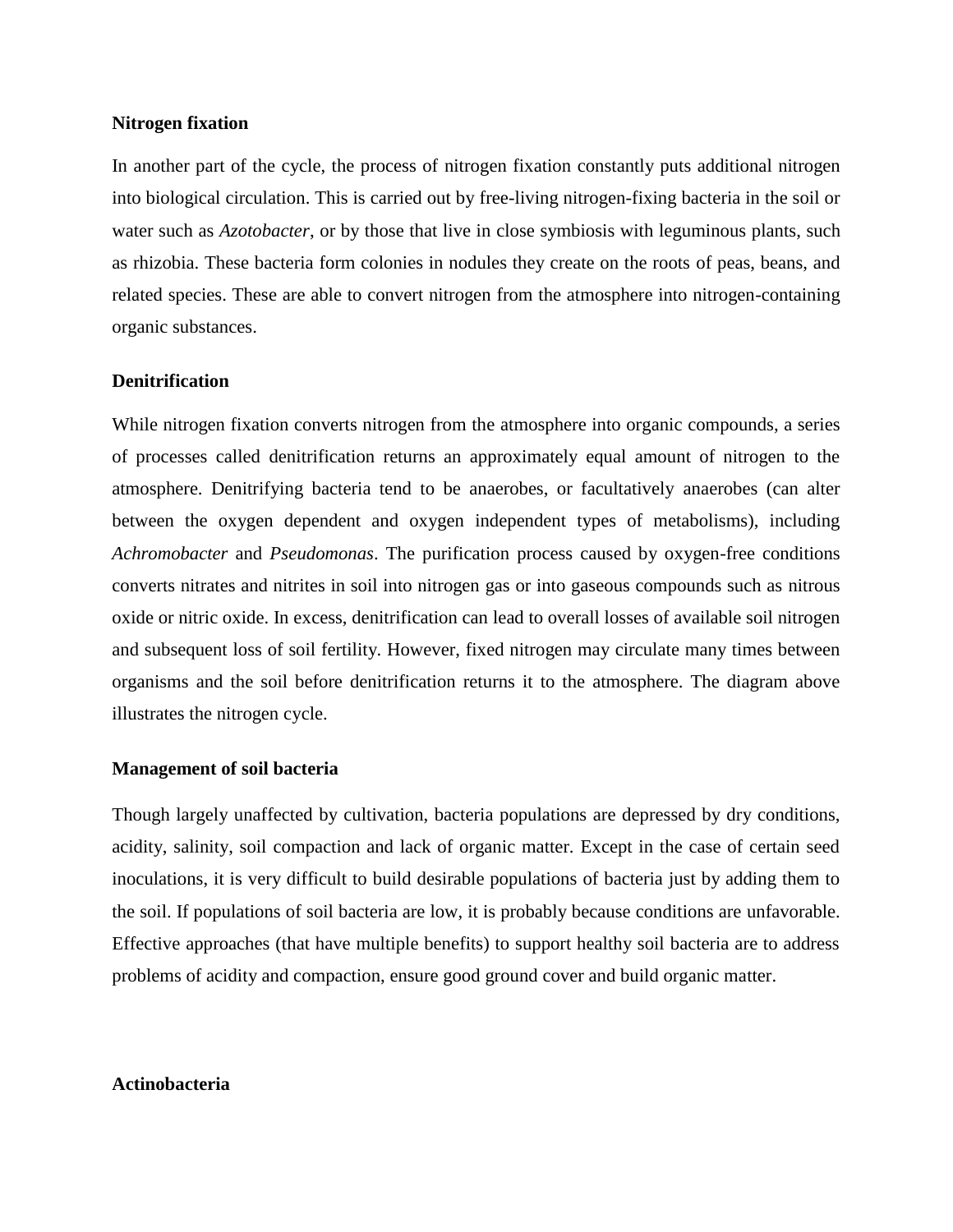[Actinobacteria](https://en.wikipedia.org/wiki/Actinobacteria) are critical in the decomposition of [organic matter](https://en.wikipedia.org/wiki/Organic_matter) and in [humus](https://en.wikipedia.org/wiki/Humus) formation, and their presence is responsible for the sweet "earthy" aroma associated with a good healthy soil. They require plenty of air and a pH between 6.0 and 7.5, but are more tolerant of dry conditions than most other bacteria and fungi.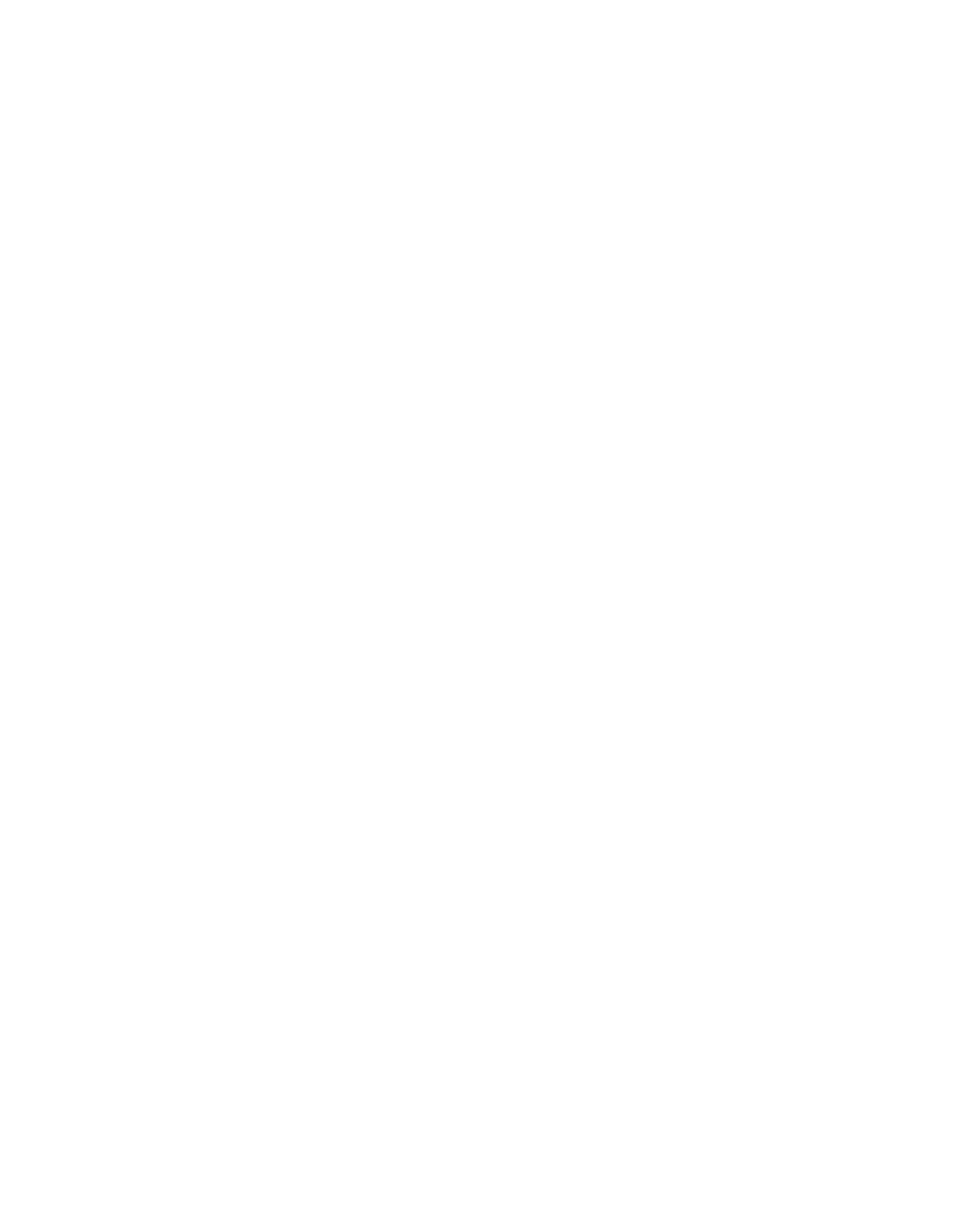### **MODULE EIGHT**

## **Fungi**

A gram of garden soil can contain around one million [fungi,](https://en.wikipedia.org/wiki/Fungus) such as [yeasts](https://en.wikipedia.org/wiki/Yeast) and [moulds.](https://en.wikipedia.org/wiki/Mould) Fungi have no [chlorophyll,](https://en.wikipedia.org/wiki/Chlorophyll) and are not able to [photosynthesize.](https://en.wikipedia.org/wiki/Photosynthesis) They cannot use atmospheric carbon dioxide as a source of carbon, therefore they are [chemo-heterotrophic,](https://en.wikipedia.org/wiki/Chemoorganoheterotrophy) meaning that, like [animals,](https://en.wikipedia.org/wiki/Animal) they require a chemical source of energy rather than being able to use light as an energy source, as well as organic substrates to get carbon for growth and development.

Many fungi are parasitic, often causing disease to their living host plant, although some have beneficial relationships with living plants, as illustrated below. In terms of soil and humus creation, the most important fungi tend to be [saprotrophic;](https://en.wikipedia.org/wiki/Saprotrophic) that is, they live on dead or decaying organic matter, thus breaking it down and converting it to forms that are available to the higher plants. A succession of fungi species will colonize the dead matter, beginning with those that use sugars and starches, which are succeeded by those that are able to break down [cellulose](https://en.wikipedia.org/wiki/Cellulose) and [lignins.](https://en.wikipedia.org/wiki/Lignin)

Fungi spread underground by sending long thin threads known as [mycelium](https://en.wikipedia.org/wiki/Mycelium) throughout the soil; these threads can be observed throughout many soils and [compost](https://en.wikipedia.org/wiki/Compost) heaps. From the mycelia the fungi is able to throw up its fruiting bodies, the visible part above the soil (e.g., [mushrooms,](https://en.wikipedia.org/wiki/Mushroom) [toadstools,](https://en.wikipedia.org/wiki/Toadstool) and [puffballs\)](https://en.wikipedia.org/wiki/Puffball), which may contain millions of [spores.](https://en.wikipedia.org/wiki/Spore) When the [fruiting body](https://en.wikipedia.org/wiki/Fruiting_body) bursts, these spores are dispersed through the air to settle in fresh environments, and are able to lie dormant for up to years until the right conditions for their activation arise or the right food is made available.

### **Soil fungi**

Soil fungi are microscopic plant-like cells that can be single celled (e.g. yeast) or grow in long threadlike structures or hyphae that make a mass called mycelium. They can be symbiotic with plant roots. Fungi are generally not as dependent on specific plant species as some bacteria, and populations are slower to develop.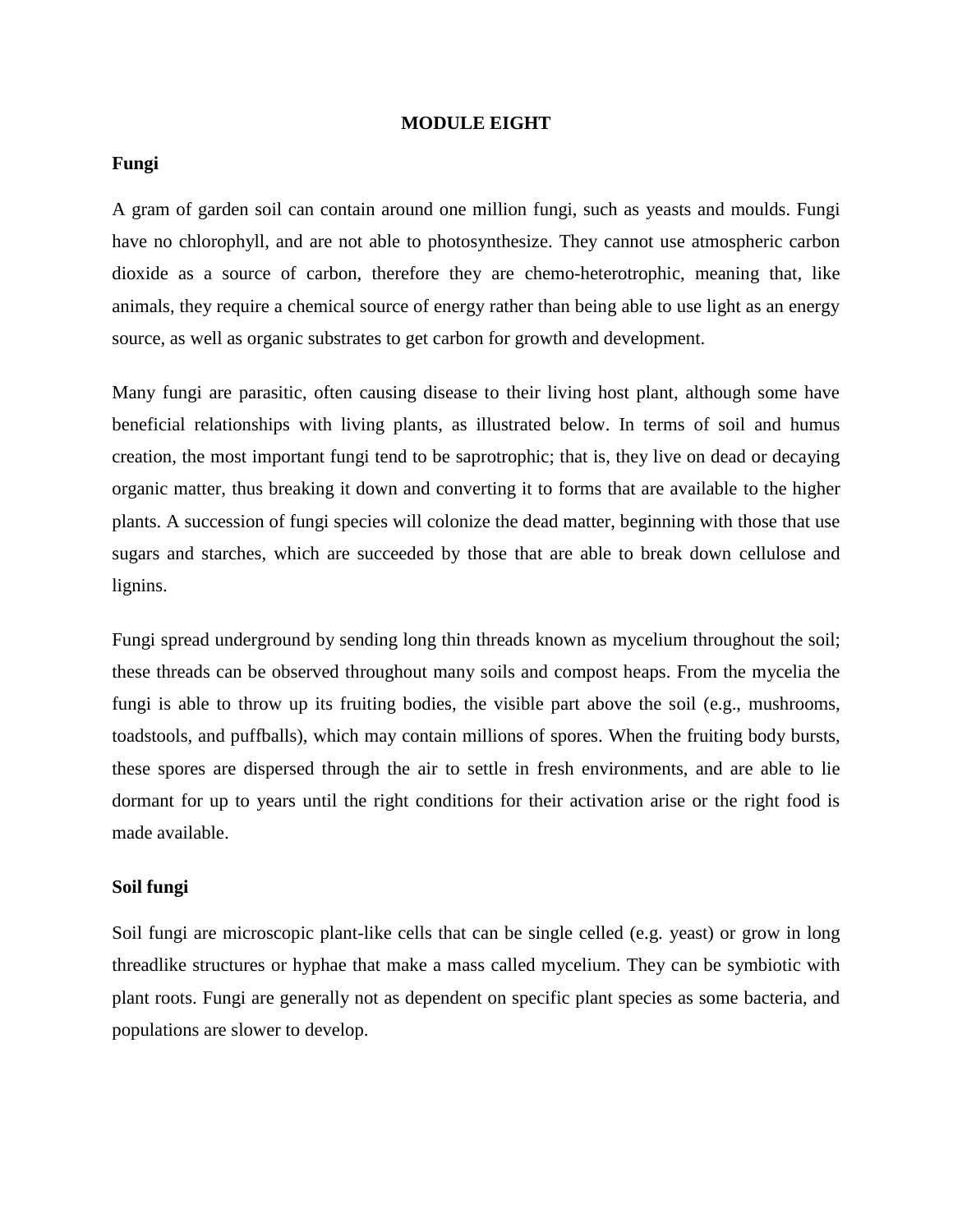## **Fungi groups**

**Decomposers:** are essential for breaking down woody organic matter, they play an important role in immobilising and retaining nutrients in the soil. The organic acids they produce help create soil organic matter that is resistant to degradation.

**Mutualists:** develop mutually beneficial relationships with plants. Mycorrhizal fungi are the best known, and grow inside plant roots. Arbuscular mycorrhiza (AM) is the most common, especially in agricultural plant associations. These fungi have arbuscles, growths formed inside the plant root that have many small projections into root cells, as well as their hyphae outside the root. This growth pattern increases the plant's contact with the soil, improving access to water and nutrients, while their mass of hyphae protects roots from pests and pathogens.

**Pathogens:** (including the well-known *Verticillium, Phytophthora, Rhizoctonia* and *Pythium* fungi) penetrate the plant and decompose the living tissue, leading to weakened or dead plants. Where disease symptoms are seen, the pathogenic fungi is usually the dominant organism in the soil. Soils with high biodiversity can suppress soil-borne fungal diseases.

## **Management of soil fungi**

You can encourage fungi in your soil by providing food (organic matter), water and minimal disturbance of the soil. Growing pastures and crops that support mycorrhizal fungi allow fungi to increase in the soil. Plant groups that do not form associations with mycorrhizal fungi are the Cruciferae family (eg mustard, canola, broccoli), Chenopodiaceae (eg spinach, beets, saltbush) and Proteaceae (banksia, macadamia). When these plants are included in a rotation, fungi numbers drop. A bare fallow has the same effect. Tillage has a disastrous effect on fungi as it physically severs the hyphae and breaks up the mycelium. Broadspectrum fungicides are toxic to most fungi and will result in a decline in beneficial types.

## **Mycorrhizae**

Those fungi that are able to live symbiotically with living plants, creating a relationship that is beneficial to both, are known as [Mycorrhizae](https://en.wikipedia.org/wiki/Mycorrhiza) (from *myco* meaning fungal and *rhiza* meaning root). Plant root hairs are invaded by the mycelia of the mycorrhiza, which lives partly in the soil